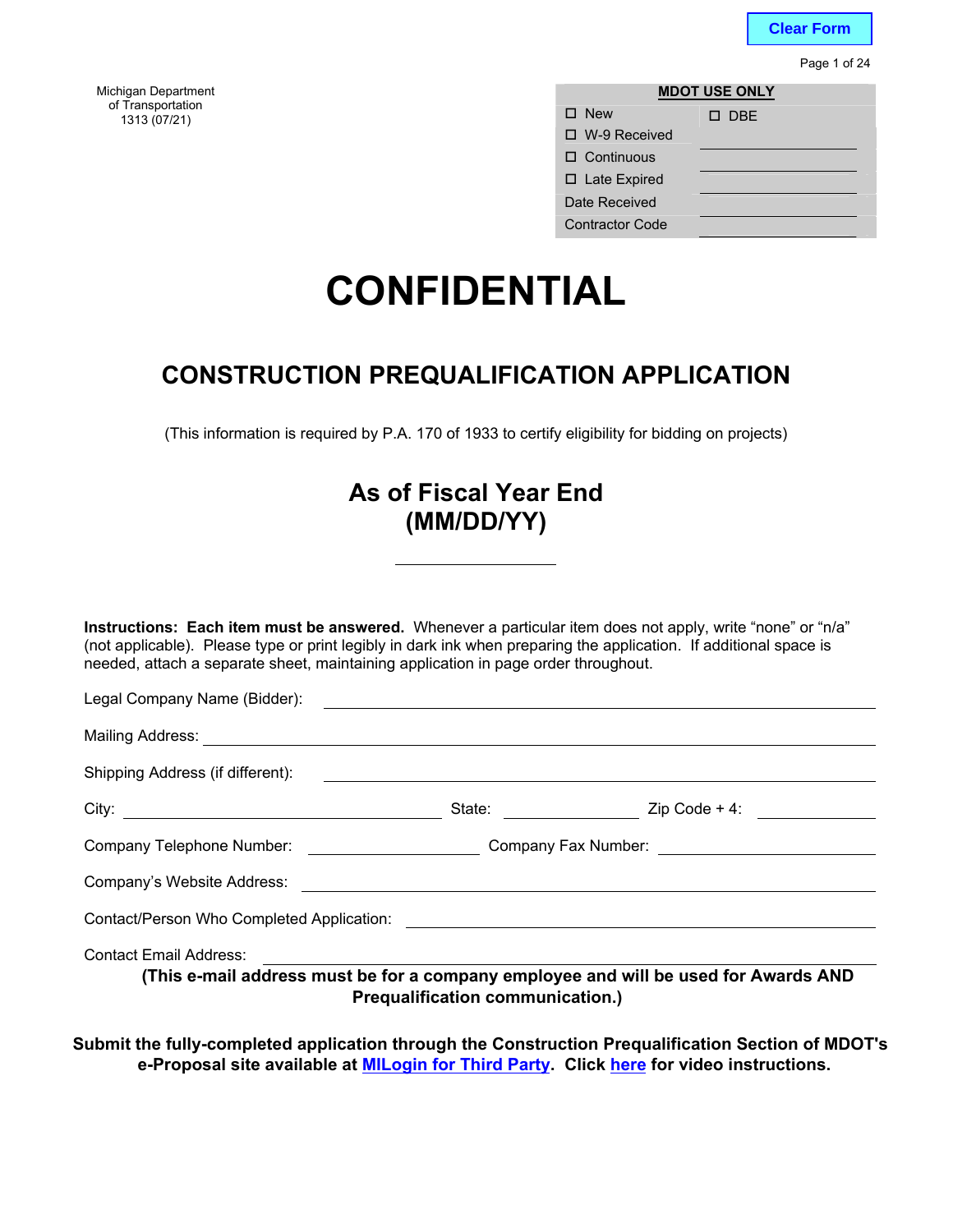### **\*\* PREQUALIFICATION CHECK LIST \*\***

#### *Please review before submitting prequalification application.*

#### **1 st time applicants only**

- o [W-9](http://www.irs.gov/pub/irs-pdf/fw9.pdf) (call 517-373-4111 to confirm if W-9 was previously submitted)
- o **Articles of Incorporation** or **Articles of Organization**
- o **Sole Proprietorship** if doing business in a name other than the proprietor, a **Certificate of Assumed Name** is required. This document may be obtained from the local township office.
- o [Electronic Bidding](https://www.michigan.gov/documents/MDOT-Bid_on_Projects_96012_7.pdf) required for those bidding as a prime contractor
- o If incorporated outside of Michigan, a **Certificate of Authority to do Business in Michigan** is required before a contract can be awarded. To apply for a certificate, contact the Michigan Department of Licensing and [Regulatory Affairs \(LARA\)](http://www.michigan.gov/dleg/0,1607,7-154-35299_35413---,00.html) at 517-241-6470. Once obtained, submit certificate to MDOTPrequal[@Michigan.gov.](http://www.michigan.gov/dleg/0,1607,7-154-35299_35413---,00.html)
- o Reference Form 5107 (if not a 1st time applicant but adding new classifications)
- Maintain application in page number order throughout.
	- **Review "**[Administrative Rules Governing the Prequalification of Construction Contractors"](https://www.michigan.gov/documents/mdot/MDOT_Construction_Prequalification_Administrative_Rules_516649_7.pdf?) as amended on December 4, 2009, prior to submission of application.
	- Fully complete front cover through page 24.

**Pages 22-24:** Only original signatures of person(s) authorized to execute contracts will be accepted. Printed or typed names and signatures *MUST MATCH EXACTLY.*

**For prequalification** *over* **\$2,000,000** – include CPA Audited Financial Statement OR

**For prequalification** *up to* **\$2,000,000** – include CPA Compiled or Reviewed Financial Statement OR Bank Statement and Account Receivable Verification forms.

- o [Bank Statement Verification](https://mdotcf.state.mi.us/public/webforms/public/1310.pdf) If a CPA audit, compilation, or review is *not* submitted, complete the top section and submit the form to your bank for verification before submitting your application. \*
- o [Account Receivable Verification](https://mdotjboss.state.mi.us/webforms/GetDocument.htm?fileName=1309.pdf) If a CPA audit, compilation, or review, is *not* submitted, complete the top half of the form and submit to debtors for amounts owed over \$500 before submitting your application. \* *\* Unverified amounts will be deducted from your assets.*
- **Equipment Appraisal (Optional):** Select a company from the [List of Acceptable Appraisal Firms.](http://www.michigan.gov/documents/appraisalfirms_53711_7.pdf?) An appraisal is good for two years (second year requires CPA certification of changes). The equipment must be appraised as of your fiscal year end.
- If your application is received on or before the current expiration date, your financial rating will stay in effect until the renewal application has been processed. A high volume of applications is received in early spring and creates a backlog for processing.
- **Accommodation Access:** If you need this information in an alternate format such as large print, braille or audio tape, or require another type of accommodation, contact TDD/ TTY through the Michigan Relay Center 800-649-3777.
- For questions, please contact Theresa Myrick at [\(MyrickT@Michigan.gov\)](mailto:MyrickT@Michigan.gov) or Pauline Bouck at [\(BouckP@Michigan.gov\)](mailto:BouckP@Michigan.gov).

*Web site: [Contractors Service Center](http://www.michigan.gov/mdot/0,4616,7-151-9625_21539---,00.html)*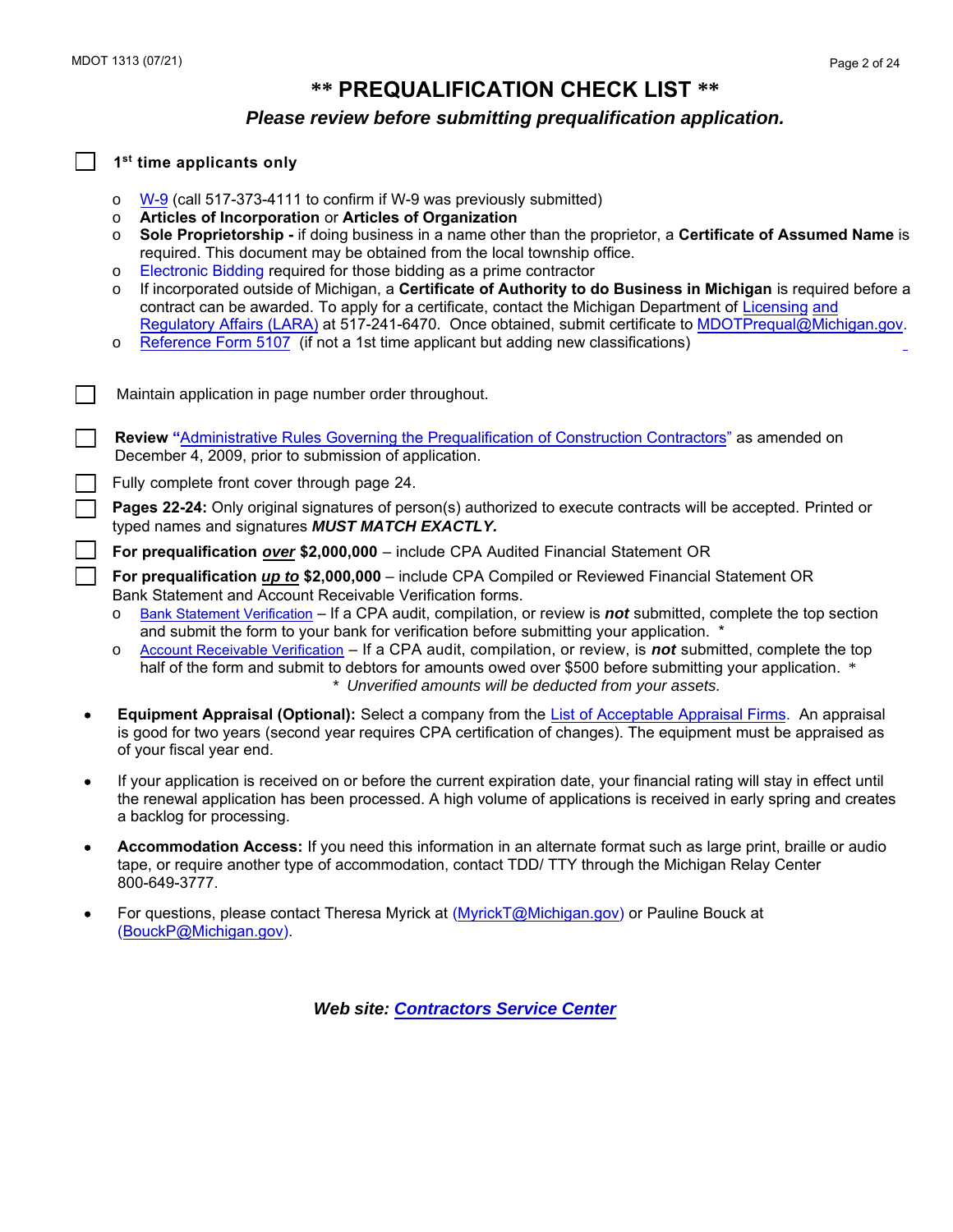### **WORK CLASSIFICATIONS**

- B. Concrete Pavement Construction of Portland cement Concrete base and surface course.
- Ba. Concrete Pavement Patching and Widening.
- Ca. Chip Seals
- Cb. Plant-Mixed Hot Mix Asphalt/Bituminous Paving.
- Ea. Grading, Drainage Structures, and Aggregate Construction.
- Fa. Bridges and Special Structures

Construction of masonry, fabricated steel, prestressed concrete beam, or timber bridges, large culverts and grade separations, special structures and other incidental construction.

Fb. Structural Steel

Erecting structural steel, prestressed concrete beams and placing reinforcing steel on bridges and grade separations and other incidental structures.

- Fd. Pump stations Construction of pump stations and other incidental structures.
- G. Building Moving and Demolition Building moving, demolition and other incidental construction.
- H. Landscaping Contracts involving ornamentation of roadsides and parks and other incidental construction.
- I. Seeding and Sodding
- J. Miscellaneous Concrete Items Construction of concrete curb and gutter, sidewalk, barrier wall, driveways, and other incidental construction.
- K. Sewers and Watermains
- Ka. Tunneling and Jacking
- L. Electrical Construction **(Master & Electrical License required)**
- N2. Clearing
- N3. Pavement Marking
- N4. Bridge Painting **(SSPC Certification required/QP1 & QP2)**
- N5. Railroad Track Construction
- N6. Permanent Signs
- N7. Waterproofing
- ITS. Intelligent Transportation System **(Master & Electrical License required)**

Install Intelligent Transportation Systems (ITS) including, but not limited to: Surveillance, Vehicle Detection, and Traveler Information Systems; Communications and Network Infrastructure; Video Compression Equipment; Road Weather Information Systems (RWIS); Power Systems; and Auxiliary ITS Devices.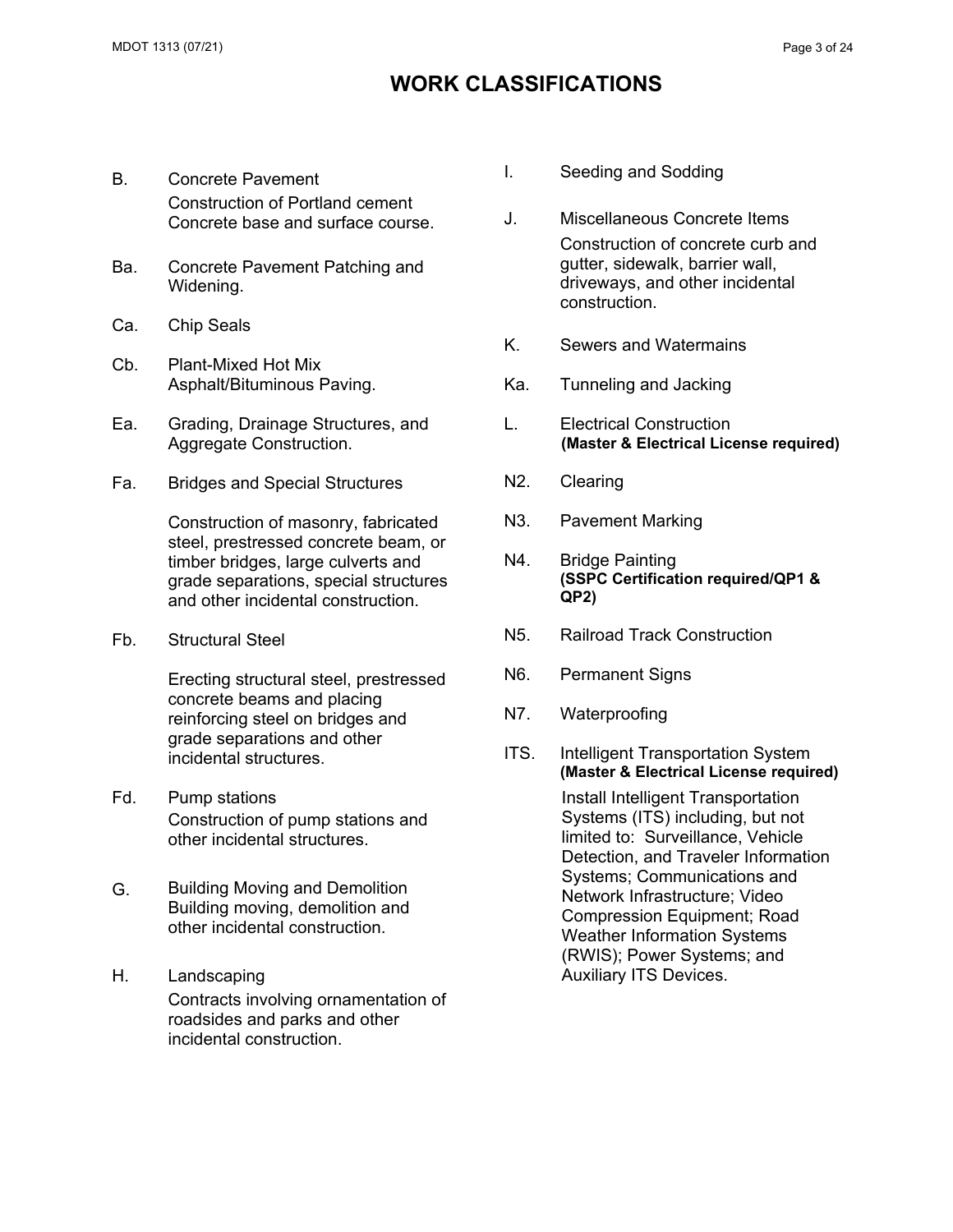### **N9 CLASSIFICATIONS**

**The classification codes shown in parentheses following some N9 classifications below are considered to already include that particular N9 classification. If you are prequalified in the classification in parentheses, please do not request that particular N9 classification. (For example, if you are prequalified in Fa, do not request N9-1A, Bridge Deck Repair.)**

1. BRIDGE

N9-1Ó EBridge Railing Replacement (Fa) N9-1ÔÈ Concrete Structure Repair (Fa) N9-1ÖÈ Concrete Bridge Railing (Fa) N9-10E Structural Crack Repair N9-10<sup> $\hat{E}$ </sup> Hydrodemolition N9-1OEBridge Painting/Limited N9-10 E Bridge Deck Repair (Fa)

4. DRAINAGE

N9-4 A. Sewer Cleanout N9-4 B. Sewer Inspection

#### 5. FOUNDATIONS

N9-5A. Augered Piling(Fa) N9-5B. Caisson Drilling N9-5C. Pile Driving (Fa) N9-5D. Sheet Piling (Fa) N9-5E. Drilled Shafts/Complex N9-5F. Micropiles (Special Provisions)

- 2. ROADWAY (GRADE)
	- N9-2B. Edge Drain (Ea)
	- N9-2C. Erosion Control Structures N9-2D. Crushing and Shaping
- 3. PAVEMENTS

N9-3A. Cold Milling

- N9-3B. Rubblizing Concrete Pavement (B,Ba)
- N9-3C. Concrete Sawing
- N9-3D. Grinding and Grooving
- N9-3E. Overband Crack Fill
- N9-3F. Joint or Crack Fill (B,Ba)
- N9-3G. Joint Repair (Detail 7 & 8)
- N9-3H. Slurry Seal
- N9-3I. Microsurfacing
- 6. GENERAL
	- N9-6C. Placing Resteel (Fa, Fb)
	- N9-6E. Rail Salvage
	- N9-6F. Railroad Signals
	- N9-6I. Raised Pavement Markers
	- N9-6K. Attenuators
	- N9-6L. Guardrail
	- N9-6M. Fences
	- N9-6N. Paving Brick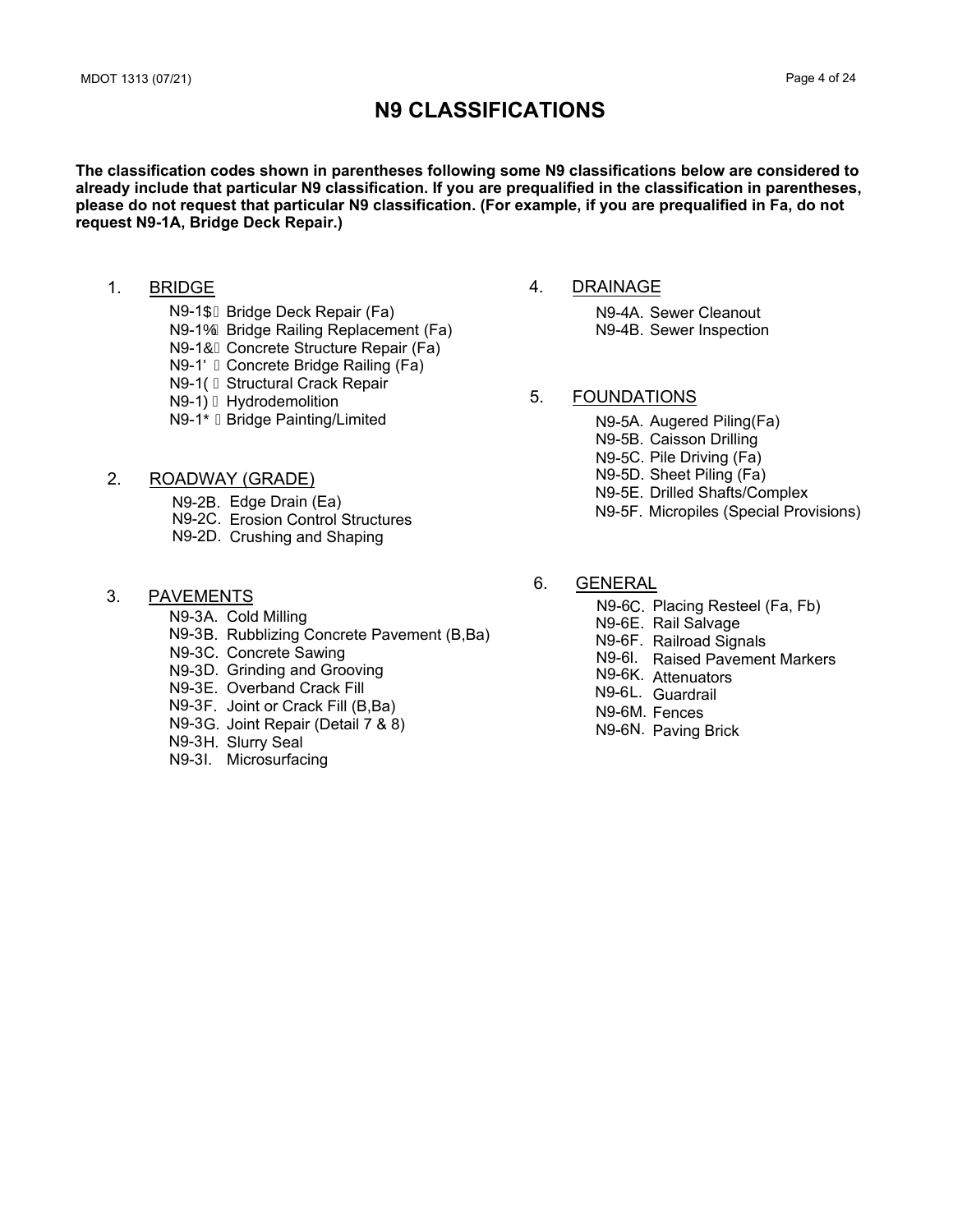### **CONTRACTOR'S STATEMENT OF SPECIFIC EXPERIENCE IN WORK CLASSIFICATION (see pages <sup>3</sup> & 4)**

**\* <sup>A</sup> copy of this page MUST be completed for EACH CLASSIFICATION submitted. Make additional copies of this page as needed.**

#### **List ONLY jobs completed in this classification within the last year, or the last two years if submitting biennially. Each job listed must give a brief description of the work performed including approximate size/dimension and each column must be filled in.**

#### **If your company has never been prequalified with MDOT, please complete the Reference Form (F[orm 5107\).](http://mdotcf.state.mi.us/public/webforms/public/5107.pdf)**

### **LIST ONLY THAT WORK PERFORMED BY YOUR ORGANIZATION (NOT WORK SUBCONTRACTED TO OTHERS)**

| <b>YR</b>     | <b>DESCRIPTION OF WORK</b>                          | <b>NAME OF OWNER</b><br>and<br>PROJECT NO. | <b>LOCATION</b>           | <b>WORK CLASS</b><br><b>TOTAL</b> | <b>JOB TOTAL</b> | (P or S)<br>PRIME<br>or SUB |
|---------------|-----------------------------------------------------|--------------------------------------------|---------------------------|-----------------------------------|------------------|-----------------------------|
| $^{\circ}$ 09 | <b>EXAMPLE:</b> 2000 linear feet of curb and gutter | M.D.O.T.<br>IM 70024<br>32511A             | US - 196<br>Ottawa County | \$16,000                          | \$53,000         | $\mathbb S$                 |
|               |                                                     |                                            |                           |                                   |                  |                             |
|               |                                                     |                                            |                           |                                   |                  |                             |
|               |                                                     |                                            |                           |                                   |                  |                             |
|               |                                                     |                                            |                           |                                   |                  |                             |
|               |                                                     |                                            |                           |                                   |                  |                             |
|               |                                                     |                                            |                           |                                   |                  |                             |
|               |                                                     |                                            |                           |                                   |                  |                             |
|               |                                                     |                                            |                           |                                   |                  |                             |
|               |                                                     |                                            |                           |                                   |                  |                             |
|               |                                                     |                                            |                           |                                   |                  |                             |
|               |                                                     |                                            |                           |                                   |                  |                             |
|               |                                                     |                                            |                           |                                   |                  |                             |
|               |                                                     |                                            |                           |                                   |                  |                             |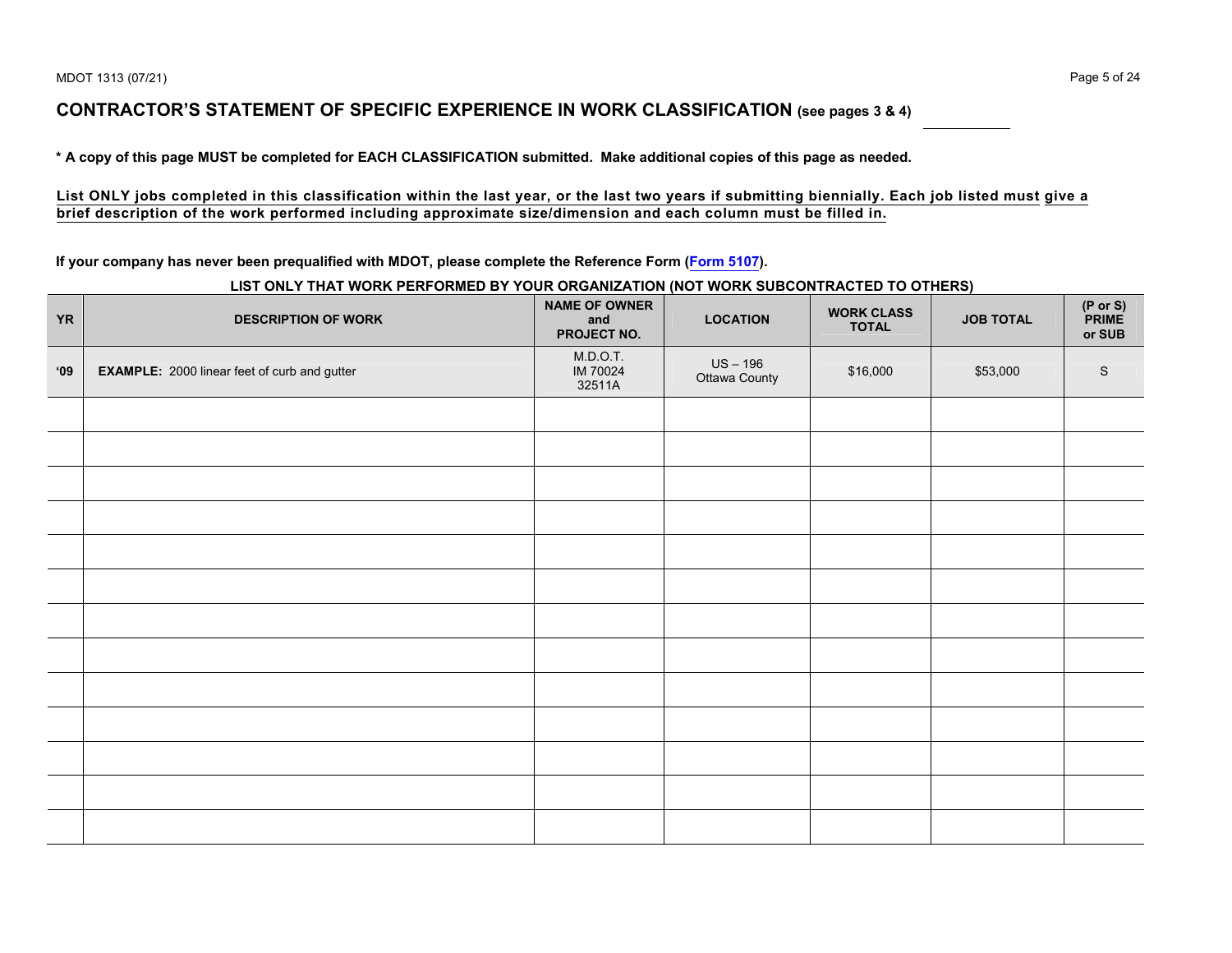| MDOT 1313 (07/21) |  |
|-------------------|--|
|-------------------|--|

| PREQUALIFICATION<br>To what date have governmental agencies examined your records for tax purposes?<br>Internal Revenue Service:<br>State Governmental Agencies:<br>Municipal Governments:<br>If a partnership, what are the partners income tax liability?<br>Will it be expended from partnership funds?<br>$\Box$ Yes<br>$\Box$ No<br>Is the contractor a Sub-chapter S corporation?<br>If yes, will the working capital of the corporation be significantly affected by distributions of earnings<br>$\Box$ Yes<br>$\Box$ No<br>during the operation period subsequent to the balance sheet date? (Attach explanation if necessary.)<br>Have you ever failed to complete any work awarded to you?<br>$\Box$ Yes<br>$\Box$ No<br>If yes, where and why?<br>When does your fiscal year end?<br>In the past fiscal year, what percentage of your total dollar value of work was performed:<br>In Michigan<br>Outside of Michigan<br>$\%$<br>$\%$ |
|---------------------------------------------------------------------------------------------------------------------------------------------------------------------------------------------------------------------------------------------------------------------------------------------------------------------------------------------------------------------------------------------------------------------------------------------------------------------------------------------------------------------------------------------------------------------------------------------------------------------------------------------------------------------------------------------------------------------------------------------------------------------------------------------------------------------------------------------------------------------------------------------------------------------------------------------------|
|                                                                                                                                                                                                                                                                                                                                                                                                                                                                                                                                                                                                                                                                                                                                                                                                                                                                                                                                                   |
|                                                                                                                                                                                                                                                                                                                                                                                                                                                                                                                                                                                                                                                                                                                                                                                                                                                                                                                                                   |
|                                                                                                                                                                                                                                                                                                                                                                                                                                                                                                                                                                                                                                                                                                                                                                                                                                                                                                                                                   |
|                                                                                                                                                                                                                                                                                                                                                                                                                                                                                                                                                                                                                                                                                                                                                                                                                                                                                                                                                   |
|                                                                                                                                                                                                                                                                                                                                                                                                                                                                                                                                                                                                                                                                                                                                                                                                                                                                                                                                                   |
|                                                                                                                                                                                                                                                                                                                                                                                                                                                                                                                                                                                                                                                                                                                                                                                                                                                                                                                                                   |
|                                                                                                                                                                                                                                                                                                                                                                                                                                                                                                                                                                                                                                                                                                                                                                                                                                                                                                                                                   |
|                                                                                                                                                                                                                                                                                                                                                                                                                                                                                                                                                                                                                                                                                                                                                                                                                                                                                                                                                   |
|                                                                                                                                                                                                                                                                                                                                                                                                                                                                                                                                                                                                                                                                                                                                                                                                                                                                                                                                                   |
|                                                                                                                                                                                                                                                                                                                                                                                                                                                                                                                                                                                                                                                                                                                                                                                                                                                                                                                                                   |
|                                                                                                                                                                                                                                                                                                                                                                                                                                                                                                                                                                                                                                                                                                                                                                                                                                                                                                                                                   |
|                                                                                                                                                                                                                                                                                                                                                                                                                                                                                                                                                                                                                                                                                                                                                                                                                                                                                                                                                   |
|                                                                                                                                                                                                                                                                                                                                                                                                                                                                                                                                                                                                                                                                                                                                                                                                                                                                                                                                                   |
|                                                                                                                                                                                                                                                                                                                                                                                                                                                                                                                                                                                                                                                                                                                                                                                                                                                                                                                                                   |
|                                                                                                                                                                                                                                                                                                                                                                                                                                                                                                                                                                                                                                                                                                                                                                                                                                                                                                                                                   |
|                                                                                                                                                                                                                                                                                                                                                                                                                                                                                                                                                                                                                                                                                                                                                                                                                                                                                                                                                   |
|                                                                                                                                                                                                                                                                                                                                                                                                                                                                                                                                                                                                                                                                                                                                                                                                                                                                                                                                                   |
|                                                                                                                                                                                                                                                                                                                                                                                                                                                                                                                                                                                                                                                                                                                                                                                                                                                                                                                                                   |
|                                                                                                                                                                                                                                                                                                                                                                                                                                                                                                                                                                                                                                                                                                                                                                                                                                                                                                                                                   |
|                                                                                                                                                                                                                                                                                                                                                                                                                                                                                                                                                                                                                                                                                                                                                                                                                                                                                                                                                   |
|                                                                                                                                                                                                                                                                                                                                                                                                                                                                                                                                                                                                                                                                                                                                                                                                                                                                                                                                                   |
|                                                                                                                                                                                                                                                                                                                                                                                                                                                                                                                                                                                                                                                                                                                                                                                                                                                                                                                                                   |
| If not a Michigan corporation, is this corporation licensed to do business in Michigan?<br>$\Box$ Yes<br>$\Box$ No                                                                                                                                                                                                                                                                                                                                                                                                                                                                                                                                                                                                                                                                                                                                                                                                                                |
| <b>DIRECTORS OF CORPORATION</b>                                                                                                                                                                                                                                                                                                                                                                                                                                                                                                                                                                                                                                                                                                                                                                                                                                                                                                                   |
| <b>TERM EXPIRES</b><br><b>NAME</b><br><b>ADDRESS</b>                                                                                                                                                                                                                                                                                                                                                                                                                                                                                                                                                                                                                                                                                                                                                                                                                                                                                              |
|                                                                                                                                                                                                                                                                                                                                                                                                                                                                                                                                                                                                                                                                                                                                                                                                                                                                                                                                                   |
|                                                                                                                                                                                                                                                                                                                                                                                                                                                                                                                                                                                                                                                                                                                                                                                                                                                                                                                                                   |
|                                                                                                                                                                                                                                                                                                                                                                                                                                                                                                                                                                                                                                                                                                                                                                                                                                                                                                                                                   |
|                                                                                                                                                                                                                                                                                                                                                                                                                                                                                                                                                                                                                                                                                                                                                                                                                                                                                                                                                   |
|                                                                                                                                                                                                                                                                                                                                                                                                                                                                                                                                                                                                                                                                                                                                                                                                                                                                                                                                                   |
|                                                                                                                                                                                                                                                                                                                                                                                                                                                                                                                                                                                                                                                                                                                                                                                                                                                                                                                                                   |
|                                                                                                                                                                                                                                                                                                                                                                                                                                                                                                                                                                                                                                                                                                                                                                                                                                                                                                                                                   |
|                                                                                                                                                                                                                                                                                                                                                                                                                                                                                                                                                                                                                                                                                                                                                                                                                                                                                                                                                   |
|                                                                                                                                                                                                                                                                                                                                                                                                                                                                                                                                                                                                                                                                                                                                                                                                                                                                                                                                                   |
|                                                                                                                                                                                                                                                                                                                                                                                                                                                                                                                                                                                                                                                                                                                                                                                                                                                                                                                                                   |
| Is the company seeking prequalification a subsidiary of another corporation? If yes,                                                                                                                                                                                                                                                                                                                                                                                                                                                                                                                                                                                                                                                                                                                                                                                                                                                              |
| Supply name of corporation and other information below:<br>$\Box$ Yes<br>$\Box$ No<br>NAME OF CORPORATION                                                                                                                                                                                                                                                                                                                                                                                                                                                                                                                                                                                                                                                                                                                                                                                                                                         |
|                                                                                                                                                                                                                                                                                                                                                                                                                                                                                                                                                                                                                                                                                                                                                                                                                                                                                                                                                   |
| <b>ADDRESS</b><br><b>CITY</b><br><b>STATE</b><br>ZIP CODE                                                                                                                                                                                                                                                                                                                                                                                                                                                                                                                                                                                                                                                                                                                                                                                                                                                                                         |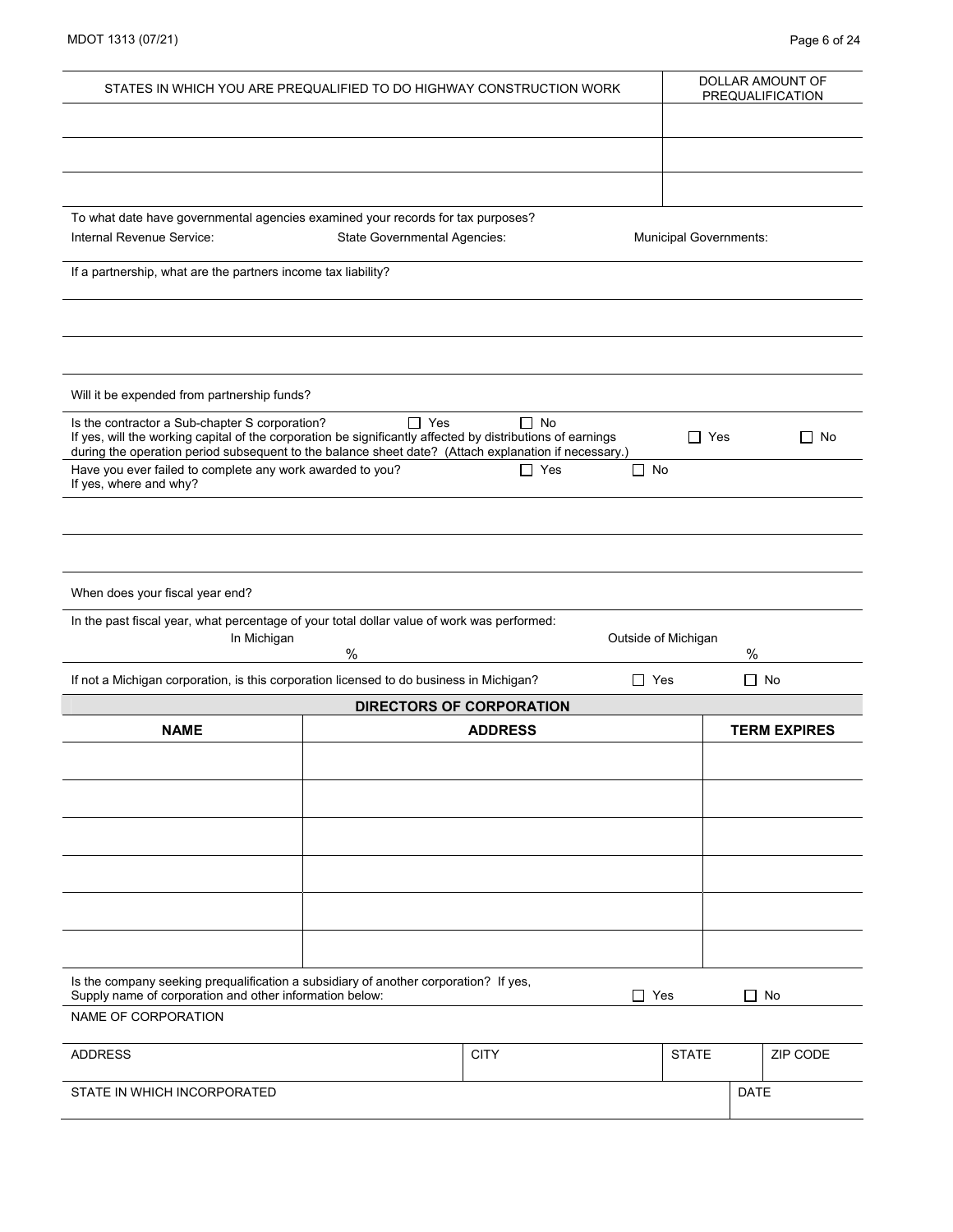Indicate whether the bidder is a parent corporation and list the name and address of each subsidiary company.

Indicate whether the bidder has affiliates and the name and address of each such related company.

Indicate whether any of the related companies listed are engaged in similar or related business as that of the Bidder.

Has the entity (bidder) or any of the officers, members, owners or partners, etc. in this entity ever been or are now officers, members, owners or partners, etc. in an entity that has failed in business or failed to complete work awarded?  $\Box$  Yes  $\Box$  No If yes, explain.

Has this entity (bidder) or any of its officers, members, owners or partners, etc. ever been or are now an officer, member, owner, or partner, etc. in an entity that has been denied prequalification or removed from an approved bidder's list by this or any other state or Federal Government?  $\Box$  YES  $\Box$  NO If yes, provide complete details including when, where, and why.

Indicate other businesses in which any officer(s), member(s), owner(s) or partner(s), etc. is/are actively engaged.

Please provide the name and location of any plants (concrete or HMA), aggregate/sand sources, manufacturer, distributor, fabricator, etc. that are owned/related in any way to the bidder or any of its officers, members, owners, or partners, etc.

**Indicate the individuals who own the company (bidder).** If the bidder is owned by another company, please indicate the ownership of that company.

Has your company (bidder) ever existed under a different name?  $\Box$  YES  $\Box$  NO If yes, please explain.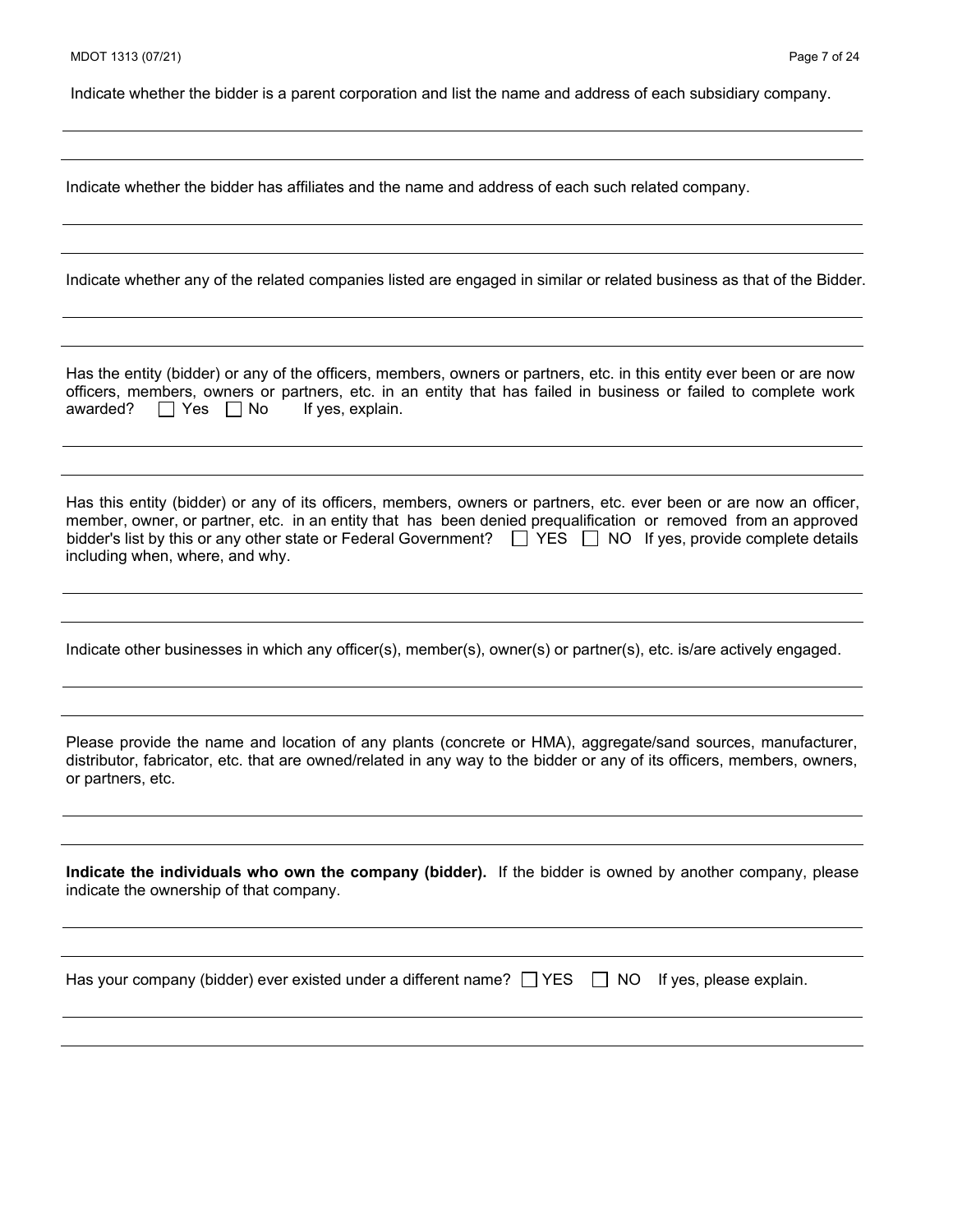Owners, partners, stockholders (those holding more than 10% interest of the outstanding stock), officers, and directors are required to disclose the following information.

#### **(A) FINANCIAL INTEREST IN OTHER BUSINESSES**

List the names of other businesses in which the owners, partners, stockholders, officers, and directors have a financial interest.

#### **(B) FINANCIAL INTEREST IN OTHER PREQUALIFIED BIDDERS**

Name all MDOT prequalified bidders (individuals, partnerships, or corporations), in which you have a financial interest (equity loans, etc.) or in which you are an officer or director.

| <b>NAME OF</b><br><b>OTHER BIDDERS</b> | <b>NAME OF INDIVIDUAL PARTNER</b><br>STOCKHOLDER OFFICER OR DIRECTOR | <b>NUMBER</b><br><b>OF SHARES</b> | <b>AMOUNT</b><br>OF LOAN | $%$ OF<br><b>OUTSTANDING</b><br><b>STOCK OWNED</b> |
|----------------------------------------|----------------------------------------------------------------------|-----------------------------------|--------------------------|----------------------------------------------------|
|                                        |                                                                      |                                   |                          |                                                    |
|                                        |                                                                      |                                   |                          |                                                    |
|                                        |                                                                      |                                   |                          |                                                    |
|                                        |                                                                      |                                   |                          |                                                    |
|                                        |                                                                      |                                   |                          |                                                    |
|                                        |                                                                      |                                   |                          |                                                    |
|                                        |                                                                      |                                   |                          |                                                    |
|                                        |                                                                      |                                   |                          |                                                    |
|                                        | <b>TOTAL</b>                                                         |                                   |                          |                                                    |

#### **(C) OTHER PREQUALIFIED BIDDERS FINANCIAL INTEREST IN YOUR COMPANY**

Name all MDOT prequalified bidders (individual proprietorships, partnerships, or corporations), which have a financial Interest (equity, loans, etc.) in your company.

| <b>NAME OF OTHER BIDDERS</b> | <b>NUMBER</b><br><b>OF SHARES</b> | <b>AMOUNT</b><br>OF LOAN | $%$ OF<br><b>OUTSTANDING</b><br><b>STOCK OWNED</b> |
|------------------------------|-----------------------------------|--------------------------|----------------------------------------------------|
|                              |                                   |                          |                                                    |
|                              |                                   |                          |                                                    |
|                              |                                   |                          |                                                    |
|                              |                                   |                          |                                                    |
|                              |                                   |                          |                                                    |
|                              |                                   |                          |                                                    |
|                              |                                   |                          |                                                    |
| <b>TOTAL</b>                 |                                   |                          |                                                    |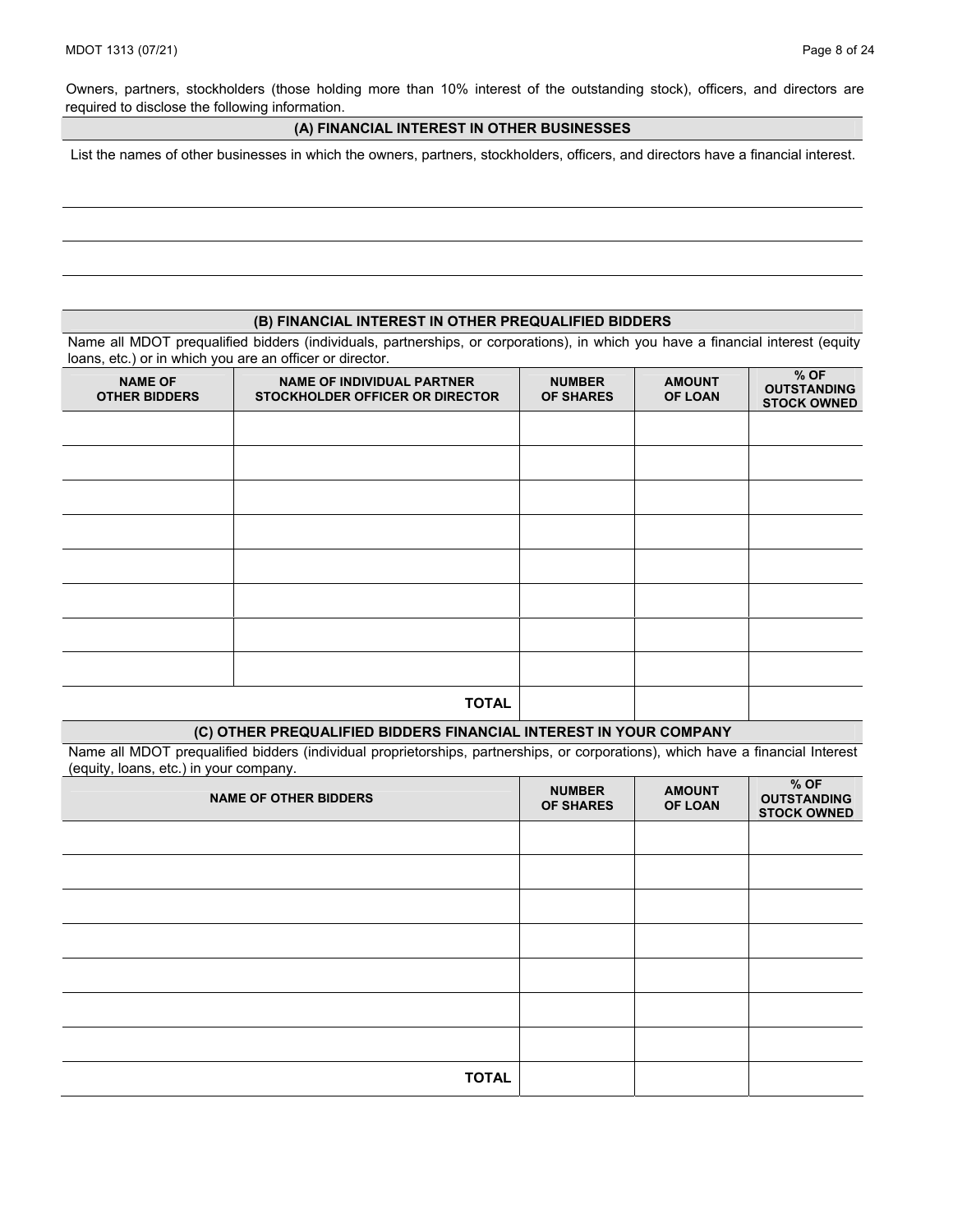#### **PLEASE INSERT RESUMES OF ALL KEY EMPLOYEES AFTER THIS PAGE (First time applicants or renewals adding new, key employees)**

|                          | <b>EXPERIENCE</b>                                                                                                                                                                                                                                                  |                                                              |                  |
|--------------------------|--------------------------------------------------------------------------------------------------------------------------------------------------------------------------------------------------------------------------------------------------------------------|--------------------------------------------------------------|------------------|
|                          | How many years has your organization been in business as a contractor under your present business name?                                                                                                                                                            |                                                              | Years            |
|                          | How many years experience in construction work has your organization had:                                                                                                                                                                                          |                                                              |                  |
|                          | As a Prime Contractor?<br>Years                                                                                                                                                                                                                                    | As a Sub-contractor?                                         | Years            |
|                          |                                                                                                                                                                                                                                                                    |                                                              |                  |
|                          | <b>KEY EMPLOYEES</b>                                                                                                                                                                                                                                               |                                                              |                  |
|                          | Below name persons within your organization who are key employees (Attach current resumes if necessary.) Electrical contractors please<br>indicate your master electrician(s). Submit copies of the company's current electrical license and the master's license. |                                                              |                  |
|                          | <b>ENGINEERS - FOREMEN - SUPERINTENDENTS</b>                                                                                                                                                                                                                       |                                                              |                  |
| <b>INDIVIDUAL'S NAME</b> | <b>TITLE</b>                                                                                                                                                                                                                                                       | <b>YEARS &amp; TYPE OF</b><br><b>CONSTRUCTION EXPERIENCE</b> | <b>EDUCATION</b> |
|                          |                                                                                                                                                                                                                                                                    |                                                              |                  |
|                          |                                                                                                                                                                                                                                                                    |                                                              |                  |
|                          |                                                                                                                                                                                                                                                                    |                                                              |                  |
|                          |                                                                                                                                                                                                                                                                    |                                                              |                  |
|                          |                                                                                                                                                                                                                                                                    |                                                              |                  |
|                          |                                                                                                                                                                                                                                                                    |                                                              |                  |
|                          |                                                                                                                                                                                                                                                                    |                                                              |                  |
|                          |                                                                                                                                                                                                                                                                    |                                                              |                  |
|                          |                                                                                                                                                                                                                                                                    |                                                              |                  |
|                          |                                                                                                                                                                                                                                                                    |                                                              |                  |
|                          |                                                                                                                                                                                                                                                                    |                                                              |                  |
|                          |                                                                                                                                                                                                                                                                    |                                                              |                  |
|                          |                                                                                                                                                                                                                                                                    |                                                              |                  |
|                          | OTHERS (OPERATORS, LABORERS, ETC.)                                                                                                                                                                                                                                 |                                                              |                  |
| <b>INDIVIDUAL'S NAME</b> | <b>TITLE</b>                                                                                                                                                                                                                                                       | <b>YEARS &amp; TYPE OF</b><br><b>CONSTRUCTION EXPERIENCE</b> | <b>EDUCATION</b> |
|                          |                                                                                                                                                                                                                                                                    |                                                              |                  |
|                          |                                                                                                                                                                                                                                                                    |                                                              |                  |
|                          |                                                                                                                                                                                                                                                                    |                                                              |                  |
|                          |                                                                                                                                                                                                                                                                    |                                                              |                  |
|                          |                                                                                                                                                                                                                                                                    |                                                              |                  |
|                          |                                                                                                                                                                                                                                                                    |                                                              |                  |
|                          |                                                                                                                                                                                                                                                                    |                                                              |                  |
|                          |                                                                                                                                                                                                                                                                    |                                                              |                  |
|                          |                                                                                                                                                                                                                                                                    |                                                              |                  |
|                          |                                                                                                                                                                                                                                                                    |                                                              |                  |
|                          | Do any of the persons listed above work for any other prequalified contractor?<br>If yes, please indicate the company and name of individuals: (attach additional page if necessary).                                                                              | <b>NO</b><br><b>YES</b><br>$\blacksquare$                    |                  |
|                          |                                                                                                                                                                                                                                                                    |                                                              |                  |
|                          |                                                                                                                                                                                                                                                                    |                                                              |                  |
|                          |                                                                                                                                                                                                                                                                    |                                                              |                  |
|                          |                                                                                                                                                                                                                                                                    |                                                              |                  |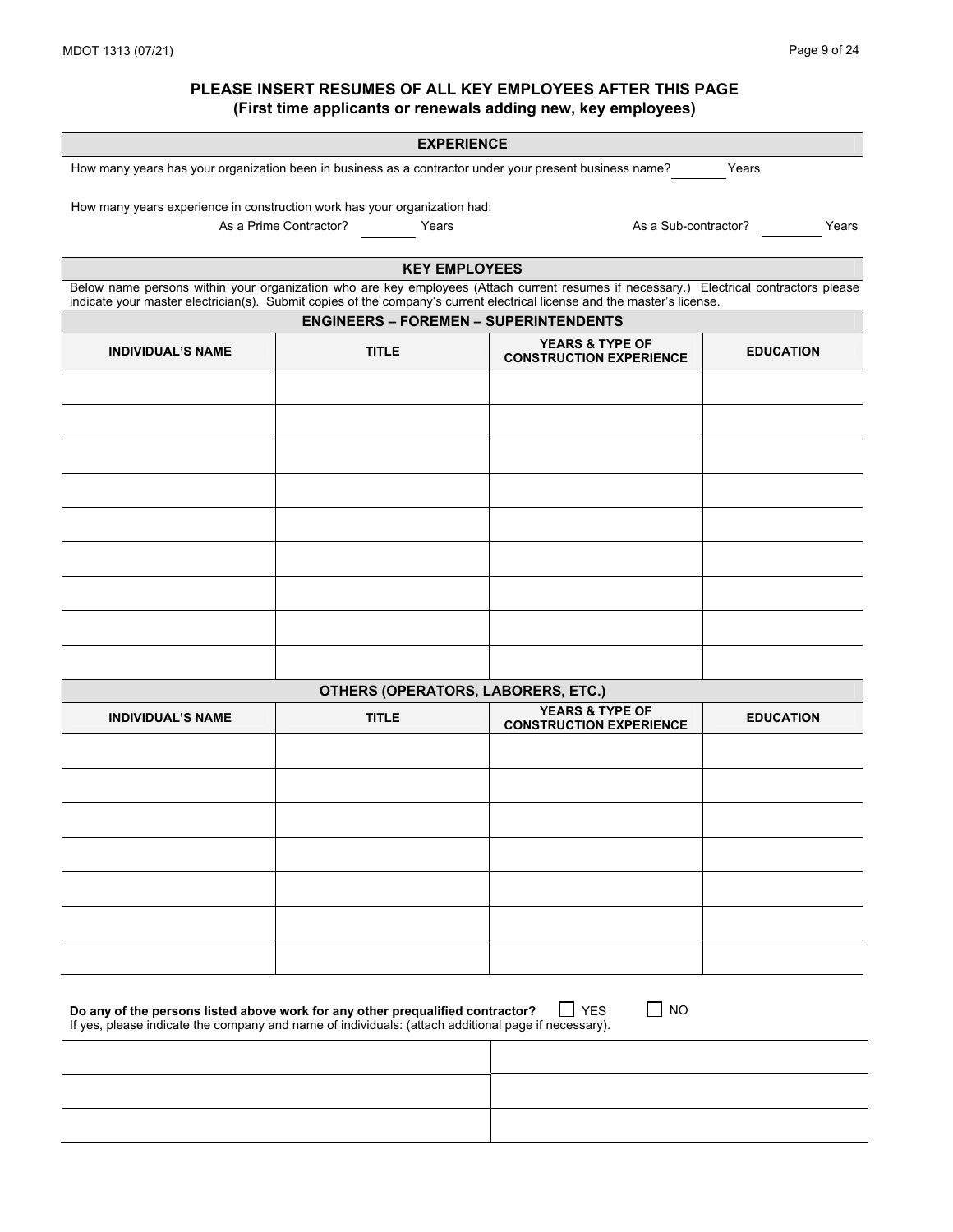| LEGAL COMPANY NAME (BIDDER)                                                                                                                                                                  |                                                                                                 |               | FISCAL YEAR END (mm/dd/yy)                            |                         |  |  |  |
|----------------------------------------------------------------------------------------------------------------------------------------------------------------------------------------------|-------------------------------------------------------------------------------------------------|---------------|-------------------------------------------------------|-------------------------|--|--|--|
| The company (bidder) named above maintains its books of account on the following basis and method. Check appropriate box<br>in each section.                                                 |                                                                                                 |               |                                                       |                         |  |  |  |
| <b>BASIS</b>                                                                                                                                                                                 | <b>METHOD OF KEEPING BOOKS</b>                                                                  |               | <b>METHOD OF PREQUALIFICATION</b>                     |                         |  |  |  |
| $\Box$ Cash                                                                                                                                                                                  | Completed contract                                                                              | $\perp$       | Completed contract<br>$\Box$ Percentage of completion |                         |  |  |  |
| Accrual                                                                                                                                                                                      | Percentage of completion<br>Other - Enclose copy of letter of<br>approval from Prequalification |               |                                                       |                         |  |  |  |
| THE FOLLOWING STATEMENT WILL NOT SERVE AS AN AUDITED BALANCE SHEET. ** BALANCE SHEET MUST BE<br>COMPLETED (INK OR TYPED) EVEN IF FINANCIAL STATEMENT IS SUBMITTED. DOLLAR AMOUNTS MUST MATCH | Committee                                                                                       |               |                                                       |                         |  |  |  |
| <b>FINANCIAL STATEMENT.**</b>                                                                                                                                                                | <b>BALANCE SHEET</b>                                                                            |               |                                                       |                         |  |  |  |
| <b>ASSETS</b>                                                                                                                                                                                |                                                                                                 |               | <b>Memorandum Entries</b>                             |                         |  |  |  |
| <b>CURRENT ASSETS</b>                                                                                                                                                                        | <b>PER BOOKS</b>                                                                                | <b>DEBITS</b> | If Applicable<br><b>CREDITS</b>                       | <b>AS ADJUSTED FOR</b>  |  |  |  |
|                                                                                                                                                                                              |                                                                                                 |               |                                                       | <b>PREQUALIFICATION</b> |  |  |  |
| Cash<br>On hand                                                                                                                                                                              |                                                                                                 |               |                                                       |                         |  |  |  |
|                                                                                                                                                                                              | $\mathbb{S}$ . The set of $\mathbb{S}$                                                          | $\sim$        | $\frac{1}{\sqrt{2}}$                                  | $\frac{1}{2}$           |  |  |  |
| In bank (subject to withdrawal)<br>Certificates of deposit                                                                                                                                   |                                                                                                 |               |                                                       |                         |  |  |  |
| Marketable securities                                                                                                                                                                        |                                                                                                 |               |                                                       |                         |  |  |  |
| Bonds and stocks                                                                                                                                                                             |                                                                                                 |               |                                                       |                         |  |  |  |
| Other (Specify)                                                                                                                                                                              |                                                                                                 |               |                                                       |                         |  |  |  |
| Trade accounts receivable                                                                                                                                                                    |                                                                                                 |               |                                                       |                         |  |  |  |
| Due within one year                                                                                                                                                                          |                                                                                                 |               |                                                       |                         |  |  |  |
| Retention on contracts                                                                                                                                                                       |                                                                                                 |               |                                                       |                         |  |  |  |
| Less allowance for uncollectible<br>accounts                                                                                                                                                 |                                                                                                 |               | $\rightarrow$                                         |                         |  |  |  |
| NET TRADE ACCOUNTS RECEIVABLE                                                                                                                                                                |                                                                                                 |               |                                                       |                         |  |  |  |
| Notes receivable                                                                                                                                                                             |                                                                                                 |               |                                                       |                         |  |  |  |
| Interest and dividends receivable                                                                                                                                                            |                                                                                                 |               |                                                       |                         |  |  |  |
| Costs and estimated earnings in excess of<br>billings on uncompleted contracts                                                                                                               |                                                                                                 |               |                                                       |                         |  |  |  |
| Inventories (at lower of market or cost)<br>construction materials and supplies on<br>hand                                                                                                   |                                                                                                 |               |                                                       |                         |  |  |  |
| Costs of uncompleted contracts in excess<br>of related billing recorded                                                                                                                      |                                                                                                 |               |                                                       |                         |  |  |  |
| Other allowable current assets                                                                                                                                                               |                                                                                                 |               |                                                       |                         |  |  |  |
| <b>Bid deposits</b>                                                                                                                                                                          |                                                                                                 |               |                                                       |                         |  |  |  |
| Cash surrender value life insurance                                                                                                                                                          |                                                                                                 |               |                                                       |                         |  |  |  |
| Prepayments (insurance, interest,<br>taxes, etc.)<br>Other assets realizable within one year.<br>Describe fully:                                                                             |                                                                                                 |               |                                                       |                         |  |  |  |
| <b>TOTAL CURRENT ASSETS</b> \$                                                                                                                                                               | 0.00<br>- \$                                                                                    |               | 0.00<br>\$<br>0.00                                    | - \$<br>0.00            |  |  |  |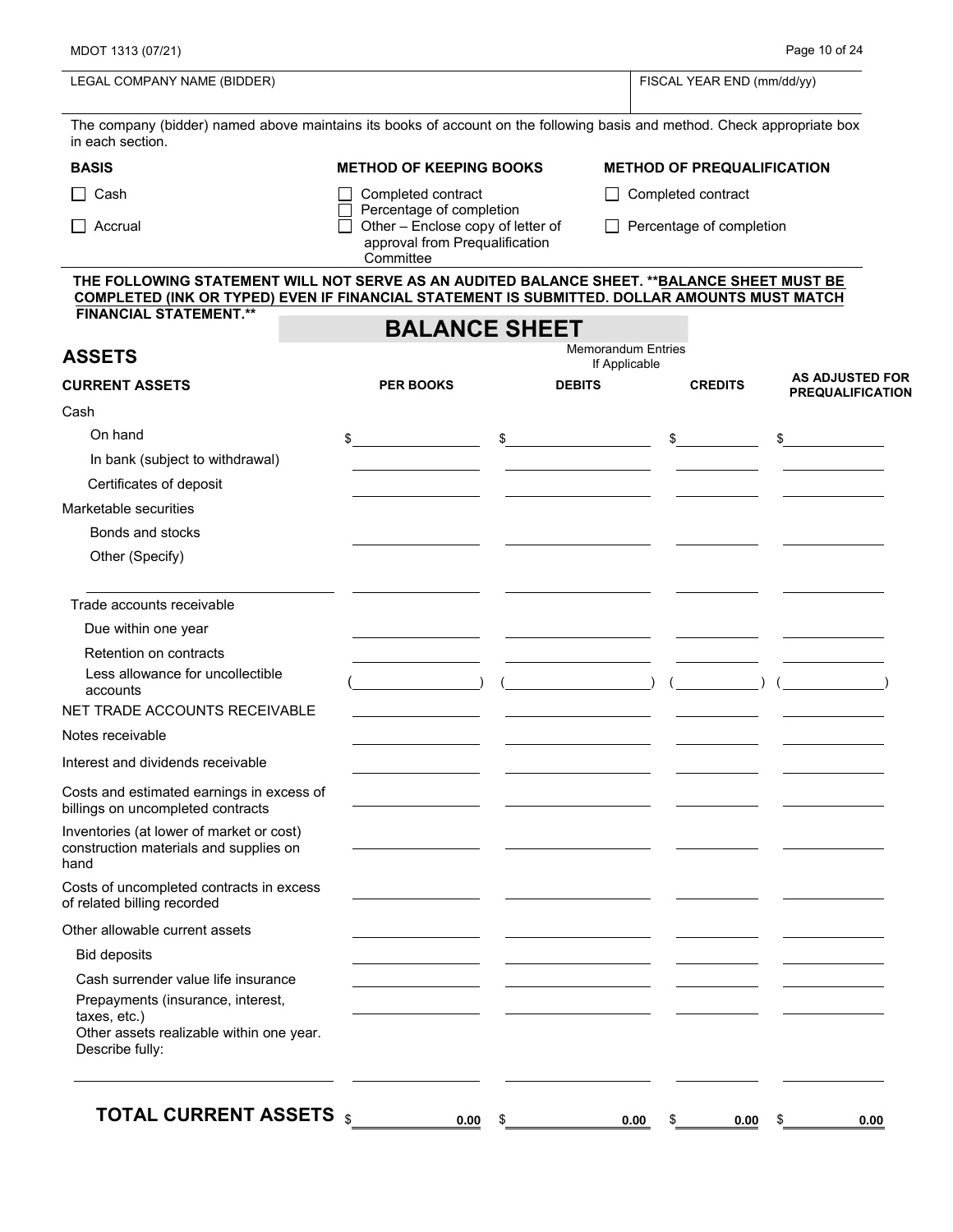## **BALANCE SHEET** *(cont.)*

| <b>ASSETS</b>                                                                          |                |                  |                  | If Applicable | <b>Memorandum Entries</b> |                                                   |
|----------------------------------------------------------------------------------------|----------------|------------------|------------------|---------------|---------------------------|---------------------------------------------------|
| <b>OTHER ASSETS</b>                                                                    |                | <b>PER BOOKS</b> | <b>DEBITS</b>    |               | <b>CREDITS</b>            | <b>AS ADJUSTED FOR</b><br><b>PREQUALIFICATION</b> |
| Receivable due from officers and employees<br>Receivable due from affiliated companies | $\sim$         |                  |                  |               | $\frac{1}{2}$             | s                                                 |
| Trade receivables over one year past due                                               |                |                  |                  |               |                           |                                                   |
| Advances to affiliated companies                                                       |                |                  |                  |               |                           |                                                   |
| Other (Specify)                                                                        |                |                  |                  |               |                           |                                                   |
| TOTAL OTHER ASSETS                                                                     | $\mathfrak{L}$ | 0.00             | \$<br>0.00       | \$            | 0.00                      | \$<br>0.00                                        |
| <b>FIXED ASSETS</b>                                                                    |                |                  |                  |               |                           |                                                   |
| Construction and transportation equipment                                              | $\mathbb{S}$   |                  | \$               |               | $\frac{1}{2}$             | $\frac{1}{2}$                                     |
| Less accumulated depreciation                                                          |                |                  |                  |               |                           |                                                   |
| Net book value (per total on pages 19 and 20)                                          |                |                  |                  |               |                           |                                                   |
| Land                                                                                   |                |                  |                  |               |                           |                                                   |
| <b>Buildings</b>                                                                       |                |                  |                  |               |                           |                                                   |
| Less accumulated depreciation                                                          |                |                  | $\overline{a}$ ( |               |                           |                                                   |
| Net book value                                                                         |                |                  |                  |               |                           |                                                   |
| Leasehold improvements                                                                 |                |                  |                  |               |                           |                                                   |
| Less accumulated depreciation                                                          |                |                  | $($ ) (          |               |                           |                                                   |
| Net book value                                                                         |                |                  |                  |               |                           |                                                   |
| Furniture and fixtures                                                                 |                |                  |                  |               |                           |                                                   |
| Less accumulated depreciation                                                          |                |                  | $\rightarrow$    |               |                           |                                                   |
| Net book value                                                                         |                |                  |                  |               |                           |                                                   |
| Other fixed assets                                                                     |                |                  |                  |               |                           |                                                   |
| Less accumulated depreciation or<br>Amortization                                       |                |                  |                  |               |                           |                                                   |
| Net book value                                                                         |                |                  |                  |               |                           |                                                   |
| <b>TOTAL FIXED ASSETS</b>                                                              |                | 0.00             | \$<br>0.00       | \$            | 0.00                      | \$<br>0.00                                        |
| TOTAL ASSETS s_                                                                        |                | 0.00             | \$<br>0.00       | \$            | 0.00                      | \$<br>0.00                                        |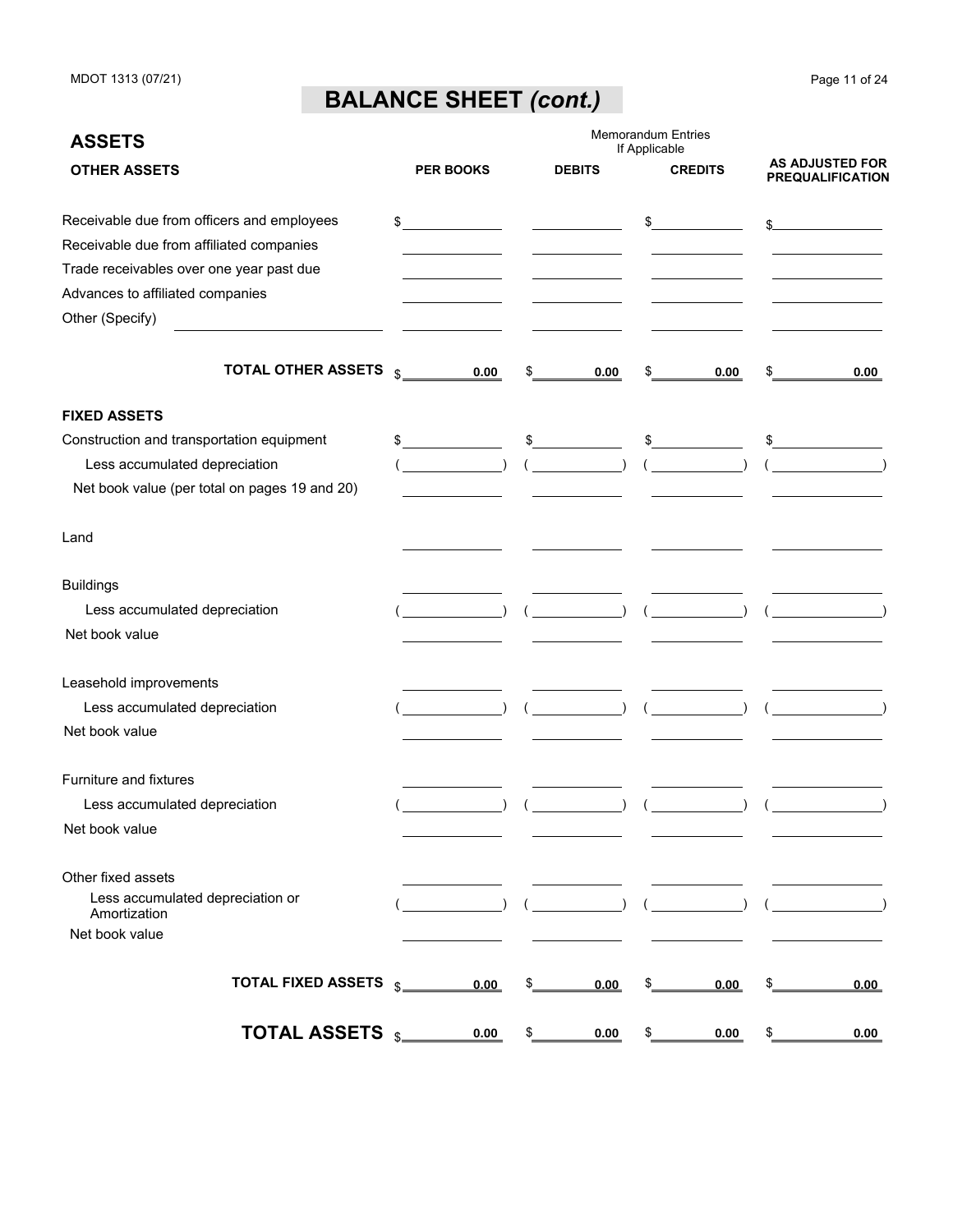## **BALANCE SHEET** *(cont.)*

| <b>LIABILITIES</b>                                                                                                      |                  |               |                                                | If Applicable | Memorandum Entries,                   |     |                                                   |
|-------------------------------------------------------------------------------------------------------------------------|------------------|---------------|------------------------------------------------|---------------|---------------------------------------|-----|---------------------------------------------------|
| <b>CURRENT LIABILITIES</b><br>(all liabilities payable within one year)                                                 | <b>PER BOOKS</b> |               | <b>DEBITS</b>                                  |               | <b>CREDITS</b>                        |     | <b>AS ADJUSTED FOR</b><br><b>PREQUALIFICATION</b> |
| Notes payable bank                                                                                                      | \$               | \$            |                                                | \$            |                                       | \$  |                                                   |
| Notes or contracts on construction<br>equipment and transportation obligations<br>due within one year                   |                  |               |                                                |               |                                       |     |                                                   |
| Accounts payable                                                                                                        |                  |               |                                                |               |                                       |     |                                                   |
| Accrued expenses (include wages, payroll<br>taxes, fringe benefits, etc.)                                               |                  |               |                                                |               |                                       |     |                                                   |
| Taxes                                                                                                                   |                  |               |                                                |               |                                       |     |                                                   |
| Federal Income tax liability                                                                                            |                  |               |                                                |               |                                       |     |                                                   |
| Estimated deferred Federal and state<br>income taxes for earnings on uncompleted<br>contracts taken into current income |                  |               |                                                |               |                                       |     |                                                   |
| State of Michigan Income taxes                                                                                          |                  |               |                                                |               |                                       |     |                                                   |
| Other taxes (Specify)                                                                                                   |                  |               |                                                |               |                                       |     |                                                   |
| <b>Total Taxes</b>                                                                                                      | \$<br>0.00       |               | 0.00<br>$\mathbb{S}$ . The set of $\mathbb{S}$ |               | 0.00<br>$\mathbb{S}$ and $\mathbb{S}$ | \$  | 0.00                                              |
| Pension and profit sharing contributions payable                                                                        |                  |               |                                                |               |                                       |     |                                                   |
| Billings in excess of cost and estimated<br>earnings on uncompleted contracts                                           |                  |               |                                                |               |                                       |     |                                                   |
| Mortgages payable (current portion)                                                                                     |                  |               |                                                |               |                                       |     |                                                   |
| Other Long-term liabilities (current portion)                                                                           |                  |               |                                                |               |                                       |     |                                                   |
| Other Liabilities due within one year (Describe):                                                                       |                  |               |                                                |               |                                       |     |                                                   |
| <b>TOTAL CURRENT LIABILITIES</b>                                                                                        | \$<br>0.00       | \$.           | 0.00                                           | \$            | 0.00                                  | \$  | 0.00                                              |
| OTHER LIABILITIES                                                                                                       |                  |               |                                                |               |                                       |     |                                                   |
| Payable to affiliates                                                                                                   |                  |               |                                                |               |                                       |     |                                                   |
| Officers and employees                                                                                                  |                  |               |                                                |               |                                       |     |                                                   |
| Other (Specify)                                                                                                         |                  |               |                                                |               |                                       |     |                                                   |
| <b>TOTAL OTHER LIABILITIES</b>                                                                                          | \$<br>0.00       | \$            | 0.00                                           | \$            | 0.00                                  | \$  | 0.00                                              |
| <b>LONG-TERM LIABILITIES</b>                                                                                            |                  |               |                                                |               |                                       |     |                                                   |
| Long-term obligation on construction equipment                                                                          |                  |               |                                                |               |                                       |     |                                                   |
| Other due after one year (Describe):                                                                                    |                  |               |                                                |               |                                       |     |                                                   |
| <b>TOTAL LONG-TERM LIABILITIES</b> \$                                                                                   | 0.00             | $\mathsf{\$}$ | 0.00                                           | \$_           | 0.00                                  | \$_ | 0.00                                              |
| <b>TOTAL LIABILITIES</b> \$                                                                                             | 0.00             | $\mathsf{s}$  | 0.00                                           | $\frac{1}{2}$ | 0.00                                  | \$_ | 0.00                                              |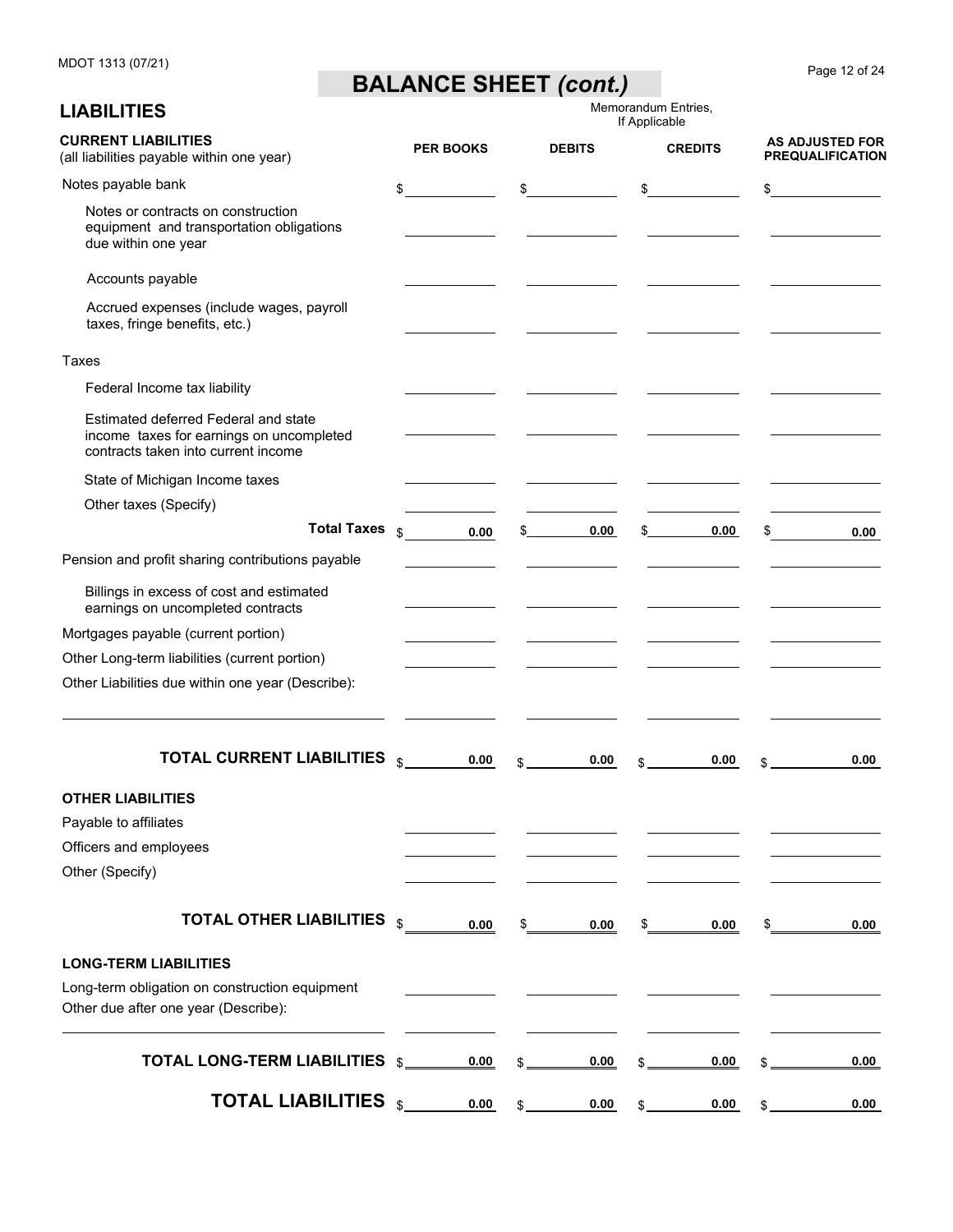MDOT 1313 (07/21)

### **BALANCE SHEET** *(cont.)*

|                                        |                  |               | <b>Memorandum Entries</b><br>If Applicable | <b>AS ADJUSTED FOR</b><br><b>PREQUALIFICATION</b> |  |
|----------------------------------------|------------------|---------------|--------------------------------------------|---------------------------------------------------|--|
| <b>SHARE HOLDER'S EQUITY</b>           | <b>PER BOOKS</b> | <b>DEBITS</b> | <b>CREDITS</b>                             |                                                   |  |
| <b>Capital Stock</b>                   |                  |               |                                            |                                                   |  |
| Common                                 | \$               | \$            | \$                                         | \$                                                |  |
| Preferred                              |                  |               |                                            |                                                   |  |
| Paid-in surplus                        |                  |               |                                            |                                                   |  |
| Retained earnings                      |                  |               |                                            |                                                   |  |
| <b>Sub Total</b>                       | 0.00             | 0.00          | 0.00                                       | 0.00                                              |  |
| Less Treasury stock, at cost           |                  |               |                                            |                                                   |  |
| <b>TOTAL SHAREHOLDERS' EQUITY \$</b>   |                  |               |                                            |                                                   |  |
| <b>PARTNERS' EQUITY \$</b>             |                  |               |                                            |                                                   |  |
| <b>PROPRIETORSHIP EQUITY \$</b>        |                  |               |                                            |                                                   |  |
| <b>TOTAL EQUITY \$</b>                 | 0.00             | 0.00<br>\$    | 0.00                                       | 0.00                                              |  |
| <b>TOTAL LIABILITIES AND EQUITY \$</b> | 0.00             | 0.00          | 0.00                                       | 0.00                                              |  |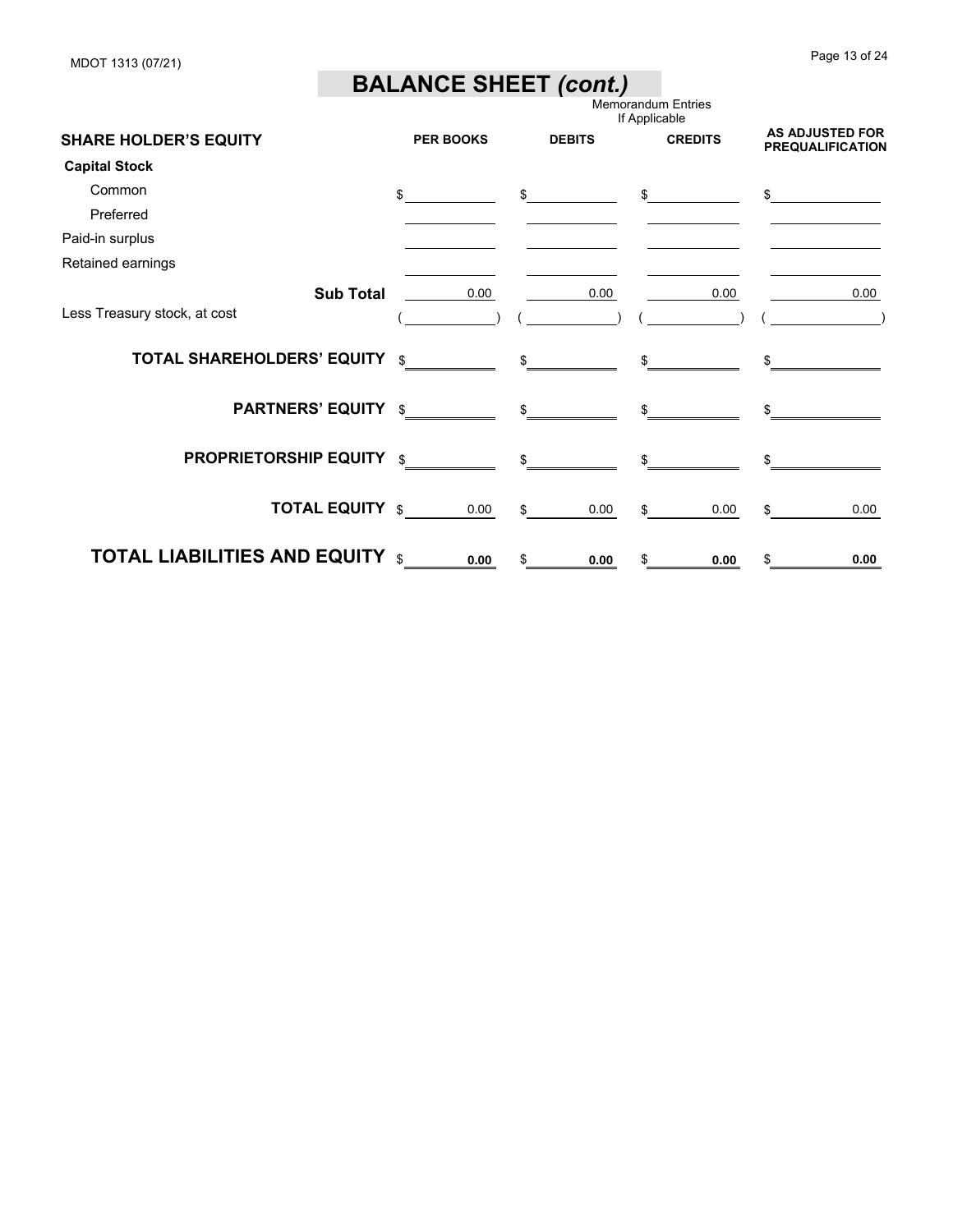## **INCOME STATEMENT**

 $\frac{1}{2}$ 

#### **PER BOOKS OF ACCOUNT**

| Gross Billings on Contracts          |                                   | \$         |
|--------------------------------------|-----------------------------------|------------|
| *Costs of Contracts                  |                                   | \$         |
| Gross Profit (Loss) on Contracts     |                                   | \$<br>0.00 |
| *Operating Expenses                  |                                   | \$         |
| Operating Income                     |                                   | \$<br>0.00 |
| Other Deductions (Net)               |                                   | \$         |
| Other Income (Net)                   |                                   | \$         |
| Net Income Before Federal Income Tax |                                   | \$         |
| Federal Income Tax                   |                                   | \$         |
|                                      | <b>NET INCOME (LOSS) FOR YEAR</b> | \$<br>0.00 |

\*Amount of Current Depreciation Expense for Construction and Transportation Equipment only. (**Per total on pages 19 and 20**)

### **THE ABOVE STATEMENT WILL NOT SERVE AS A CERTIFIED PUBLIC ACCOUNTANT (CPA) INCOME STATEMENT.**

#### **Summary – Depreciation Expenses**

| <b>Building</b>                        |       | \$           |  |
|----------------------------------------|-------|--------------|--|
| <b>Construction Equipment</b>          |       | \$           |  |
| <b>Transportation Equipment</b>        |       | $\mathbb{S}$ |  |
| <b>Office Furniture &amp; Fixtures</b> |       | \$           |  |
| Other                                  |       | \$           |  |
|                                        |       |              |  |
|                                        | TOTAL | \$<br>0.00   |  |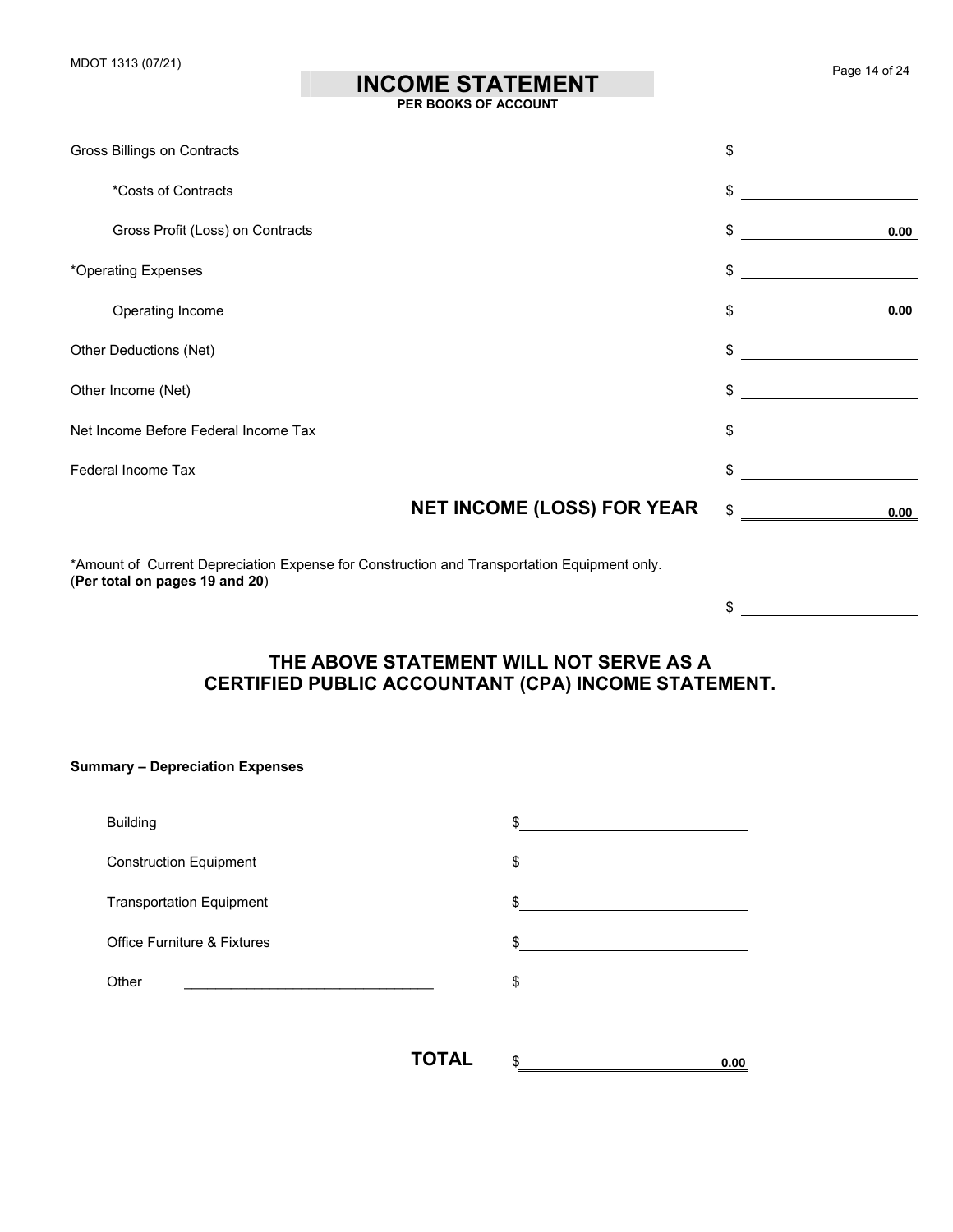## **DETAILS – CURRENT ASSETS**

| CASH:                                                              |                          |                                          | \$                  |                               |                                |                                                 |               |                     |  |
|--------------------------------------------------------------------|--------------------------|------------------------------------------|---------------------|-------------------------------|--------------------------------|-------------------------------------------------|---------------|---------------------|--|
| <b>NAME OF BANK</b>                                                |                          | <b>ADDRESS</b>                           |                     | <b>DEPOSIT IN THE NAME OF</b> |                                |                                                 |               | <b>AMOUNT</b>       |  |
|                                                                    |                          |                                          |                     |                               |                                |                                                 |               |                     |  |
|                                                                    |                          |                                          |                     |                               |                                |                                                 |               |                     |  |
|                                                                    |                          | Certificates of Deposit: _______________ |                     |                               |                                | \$                                              |               |                     |  |
| <b>NAME OF BANK</b>                                                | <b>DATED</b>             | DEPOSITED IN THE NAME OF                 | INT.<br><b>RATE</b> |                               | <b>MATURITY</b><br><b>DATE</b> | <b>WHERE HELD</b>                               |               | <b>AMOUNT</b>       |  |
|                                                                    |                          |                                          |                     |                               |                                |                                                 |               |                     |  |
|                                                                    |                          |                                          |                     |                               |                                |                                                 |               |                     |  |
| Have any of the above been pledged? $\Box$ Yes $\Box$ No           |                          |                                          |                     |                               |                                | If yes, state amount, to whom and reason below: |               |                     |  |
| <b>MARKABLE SECURITIES:</b>                                        | (a) Listed - Book Value: |                                          |                     |                               | \$                             |                                                 |               |                     |  |
|                                                                    |                          | (b) Unlisted - Book Value:               |                     |                               | \$                             |                                                 |               |                     |  |
| <b>NUMBER</b>                                                      | <b>NAME OF SECURITY</b>  | IN WHOSE NAME                            |                     |                               |                                | <b>PAR VALUE</b>                                |               | <b>MARKET VALUE</b> |  |
|                                                                    |                          |                                          |                     |                               |                                |                                                 |               |                     |  |
|                                                                    |                          |                                          |                     |                               |                                |                                                 |               |                     |  |
|                                                                    |                          |                                          |                     |                               |                                |                                                 |               |                     |  |
|                                                                    |                          |                                          |                     |                               |                                |                                                 |               |                     |  |
| Have any of the above been signed or pledged? $\Box$ Yes $\Box$ No |                          |                                          |                     |                               |                                | If yes, state amount, to whom and reason below: |               |                     |  |
| <b>RECEIVABLES:</b>                                                |                          | (a) Trade Accounts                       |                     |                               | \$                             |                                                 |               |                     |  |
|                                                                    |                          | (b) Notes Receivables                    |                     |                               | \$                             |                                                 |               |                     |  |
|                                                                    |                          | (c) Interests & Dividends Receivable     |                     |                               | \$                             |                                                 |               |                     |  |
|                                                                    |                          | <b>DUE FROM WHOM</b>                     |                     |                               |                                |                                                 | <b>AMOUNT</b> |                     |  |
|                                                                    |                          |                                          |                     |                               |                                |                                                 |               |                     |  |
|                                                                    |                          |                                          |                     |                               |                                |                                                 |               |                     |  |
|                                                                    |                          |                                          |                     |                               |                                |                                                 |               |                     |  |
|                                                                    |                          |                                          |                     |                               |                                |                                                 |               |                     |  |
|                                                                    |                          |                                          |                     |                               |                                |                                                 |               |                     |  |
| Have any of the above been sold, assigned, or pledged?             |                          | $\Box$ Yes<br>$\Box$ No                  |                     |                               |                                | If yes, state amount, to whom and reason below: |               |                     |  |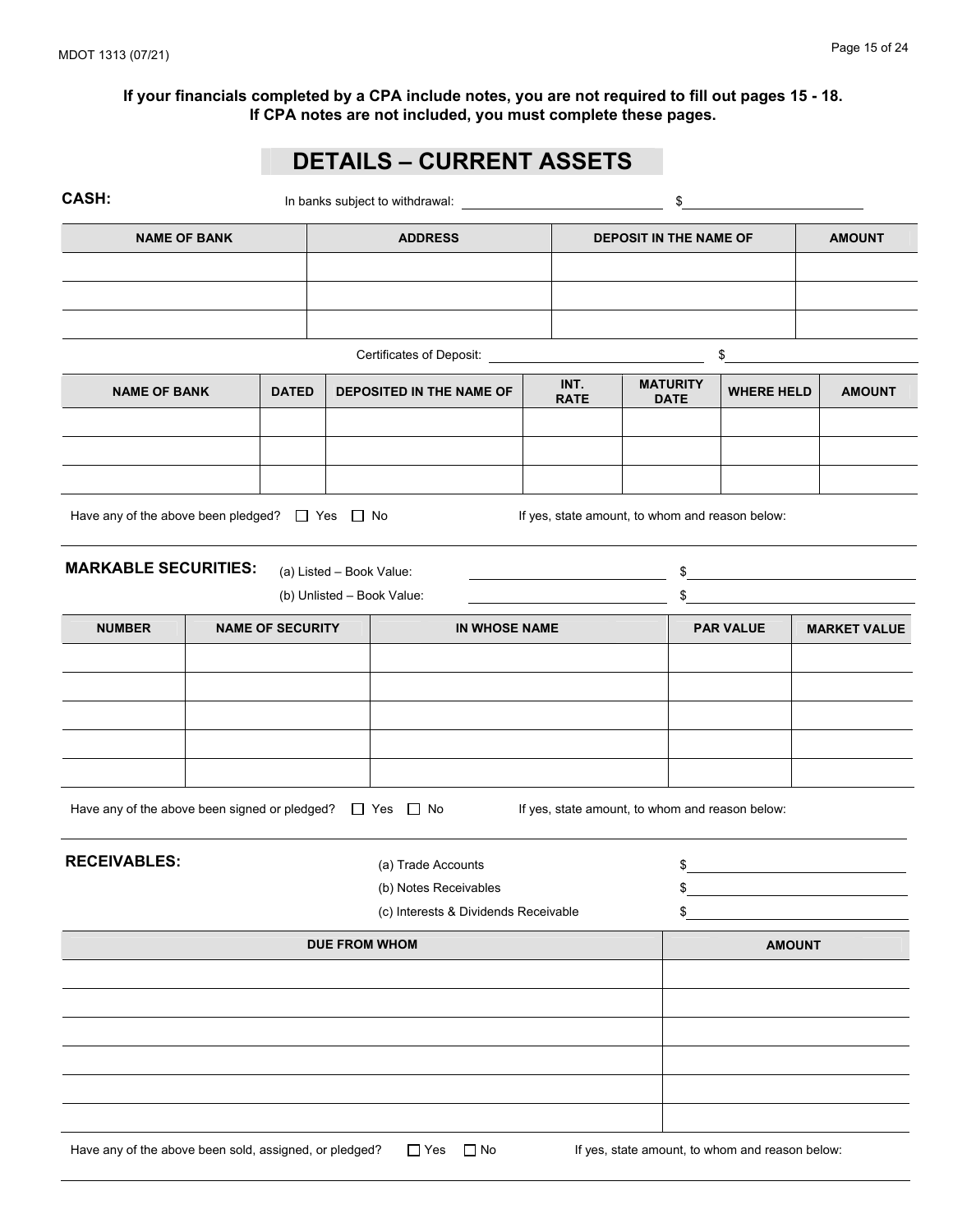### **DETAILS – CURRENT ASSETS** *(cont.)*

**Costs and estimated earnings in excess of billings of uncompleted contracts. SUBMIT SCHEDULE:** 

**INVENTORIES (at lower of cost or market):** (a) Construction Materials  $\qquad$  \$

(b) Other Supplies \$

| <b>DESCRIPTION</b> | <b>PURCHASE FROM</b> | <b>QUANTITY</b> | <b>COST PRICE</b> | <b>MARKET</b><br><b>VALUE</b> |
|--------------------|----------------------|-----------------|-------------------|-------------------------------|
|                    |                      |                 |                   |                               |
|                    |                      |                 |                   |                               |
|                    |                      |                 |                   |                               |
|                    |                      |                 |                   |                               |
|                    |                      |                 |                   |                               |
|                    |                      |                 |                   |                               |
|                    |                      |                 |                   |                               |

**Costs of uncompleted contracts in excess of related billings recorded. SUBMIT SCHEDULE:** 

**OTHER ALLOWABLE CURRENT ASSETS (Describe below):**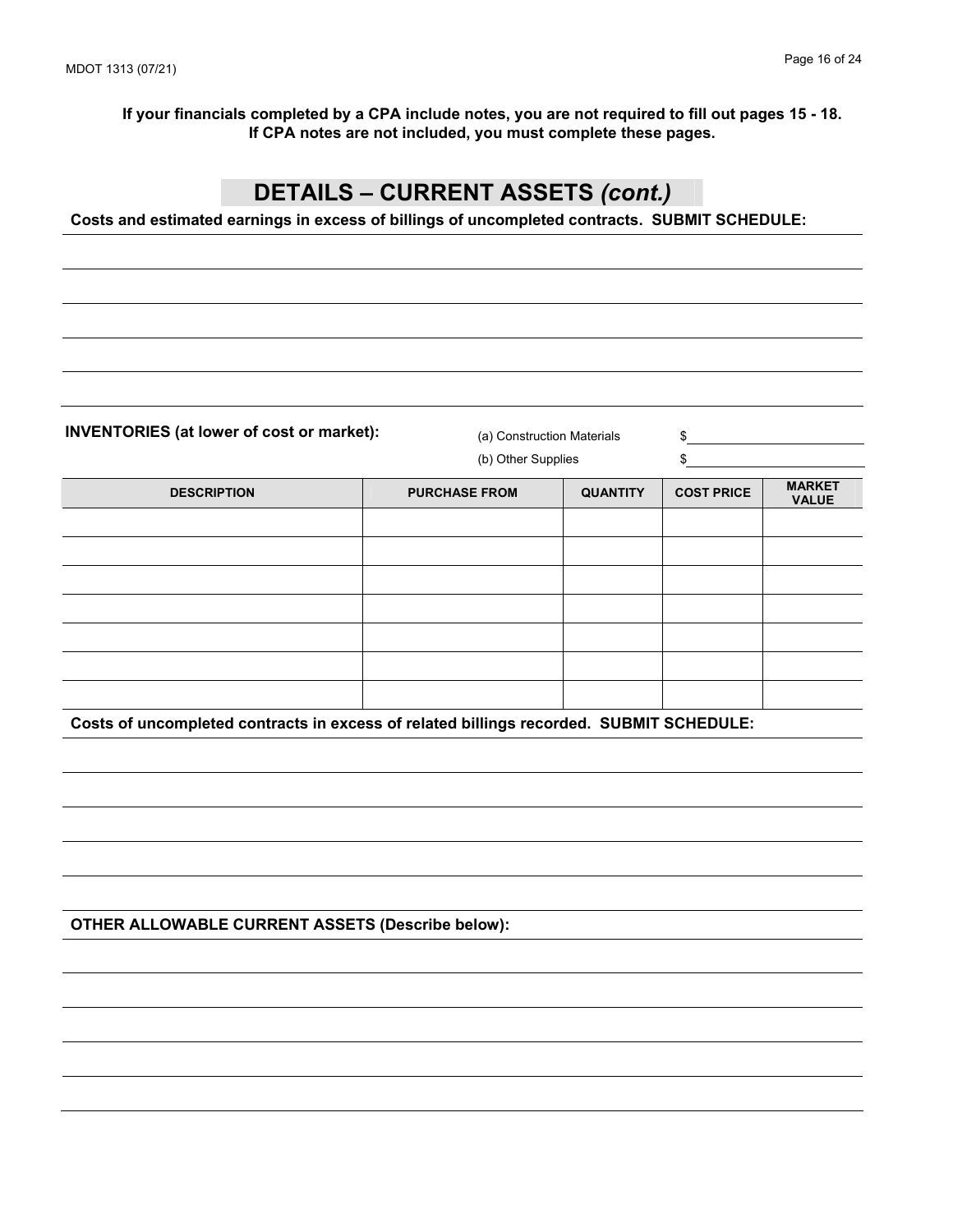### **DETAILS – CURRENT LIABILITIES**

**NOTES PAYABLE:**  $\begin{array}{ccc} (a) & \text{To Banks} \end{array}$  \$ (b) Notes or contracts payable on construction equipment and transportation obligation  $\$ 

| TO WHOM | <b>FOR WHAT</b> | <b>HOW SECURED</b> | <b>WHEN DUE</b> | <b>AMOUNT</b> |
|---------|-----------------|--------------------|-----------------|---------------|
|         |                 |                    |                 |               |
|         |                 |                    |                 |               |
|         |                 |                    |                 |               |
|         |                 |                    |                 |               |

**ACCOUNTS PAYABLE:**  $(a)$  To Subcontractors  $\qquad \qquad$  \$

(b) Trade Accounts \$

| TO WHOM | <b>FOR WHAT</b> | <b>HOW SECURED</b> | <b>WHEN DUE</b> | <b>AMOUNT</b> |
|---------|-----------------|--------------------|-----------------|---------------|
|         |                 |                    |                 |               |
|         |                 |                    |                 |               |
|         |                 |                    |                 |               |
|         |                 |                    |                 |               |

**Billings in excess of cost and estimated earnings on the uncompleted contracts:** 

| TO WHOM | <b>FOR WHAT</b> | <b>HOW SECURED</b> | <b>WHEN DUE</b> | <b>AMOUNT</b> |
|---------|-----------------|--------------------|-----------------|---------------|
|         |                 |                    |                 |               |
|         |                 |                    |                 |               |
|         |                 |                    |                 |               |
|         |                 |                    |                 |               |

**ACCURED EXPENSES (Describe below):** 

#### **OTHER CURRENT LIABILITIES (Show details):** \$

TO WHOM **FOR WHAT** HOW SECURED WHEN DUE AMOUNT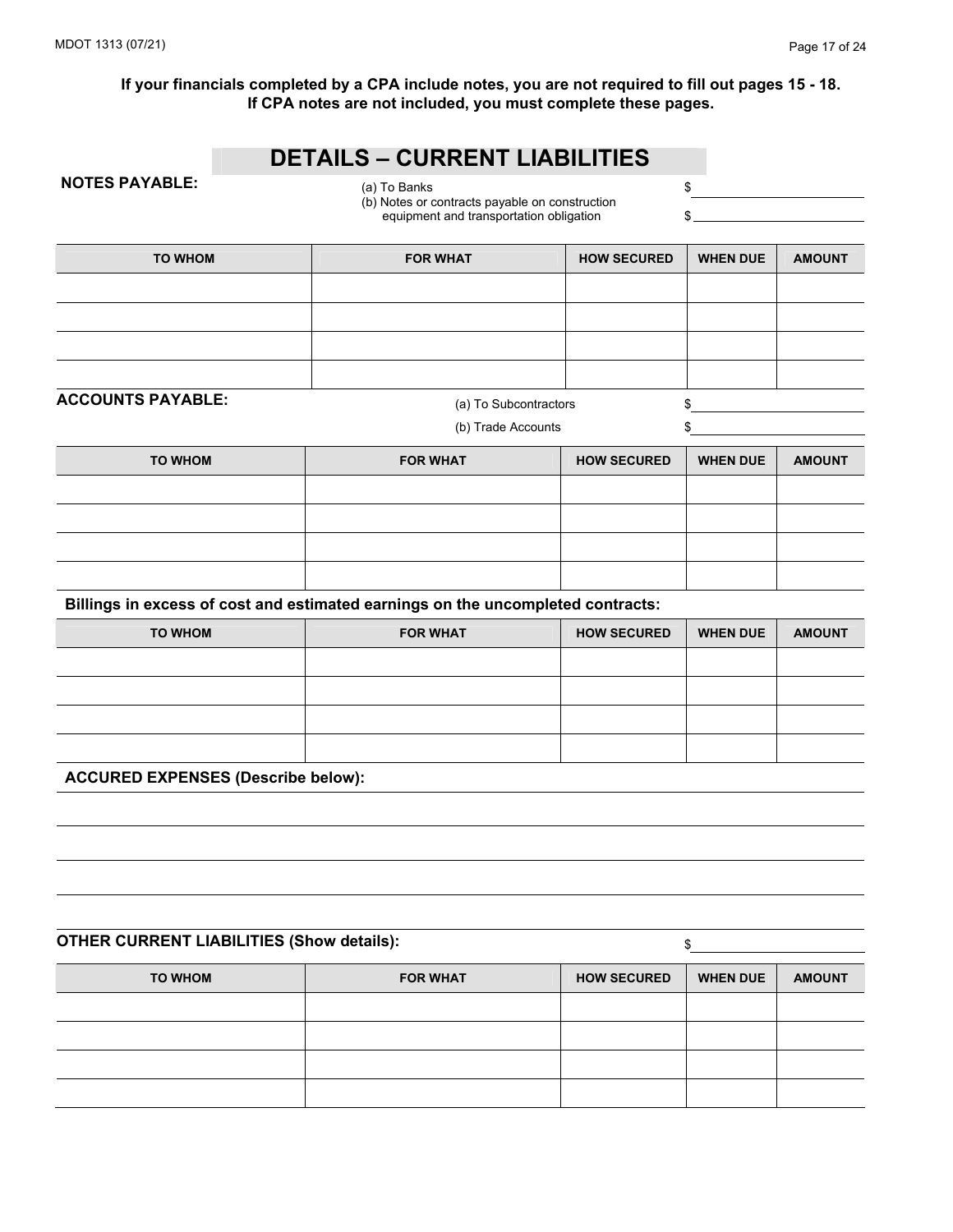### **NON-CURRENT LIABILITIES**

#### **OTHER LIABILITIES (Show detail not shown on balance sheet):**

| <b>TO WHOM</b>                | <b>FOR WHAT</b>                                                            | <b>WHEN DUE</b> | <b>AMOUNT</b> |
|-------------------------------|----------------------------------------------------------------------------|-----------------|---------------|
|                               |                                                                            |                 |               |
|                               |                                                                            |                 |               |
|                               |                                                                            |                 |               |
|                               |                                                                            |                 |               |
|                               |                                                                            |                 |               |
|                               |                                                                            |                 |               |
|                               |                                                                            |                 |               |
|                               |                                                                            |                 |               |
|                               |                                                                            |                 |               |
| <b>LONG TERM LIABILITIES:</b> | (a) Notes or contracts payable on construction<br>equipment after one year | \$              |               |
|                               | (b) Other due after one year                                               | \$              |               |
|                               |                                                                            |                 |               |
|                               | <b>DESCRIPTION</b>                                                         |                 | <b>AMOUNT</b> |
|                               |                                                                            |                 |               |
|                               |                                                                            |                 |               |
|                               |                                                                            |                 |               |
|                               |                                                                            |                 |               |
|                               |                                                                            |                 |               |
|                               |                                                                            |                 |               |
|                               |                                                                            |                 |               |
|                               |                                                                            |                 |               |
|                               |                                                                            |                 |               |

## **INFORMATION RELATED TO CPA PREPARING FINANCIAL STATEMENTS**  FIRM NAME TELEPHONE NO.

| ADDRESS (Street)           | <b>CITY</b> | <b>STATE</b> | ZIP CODE        |
|----------------------------|-------------|--------------|-----------------|
| CPA CONDUCTING EXAMINATION |             |              | CERTIFICATE NO. |
|                            |             |              |                 |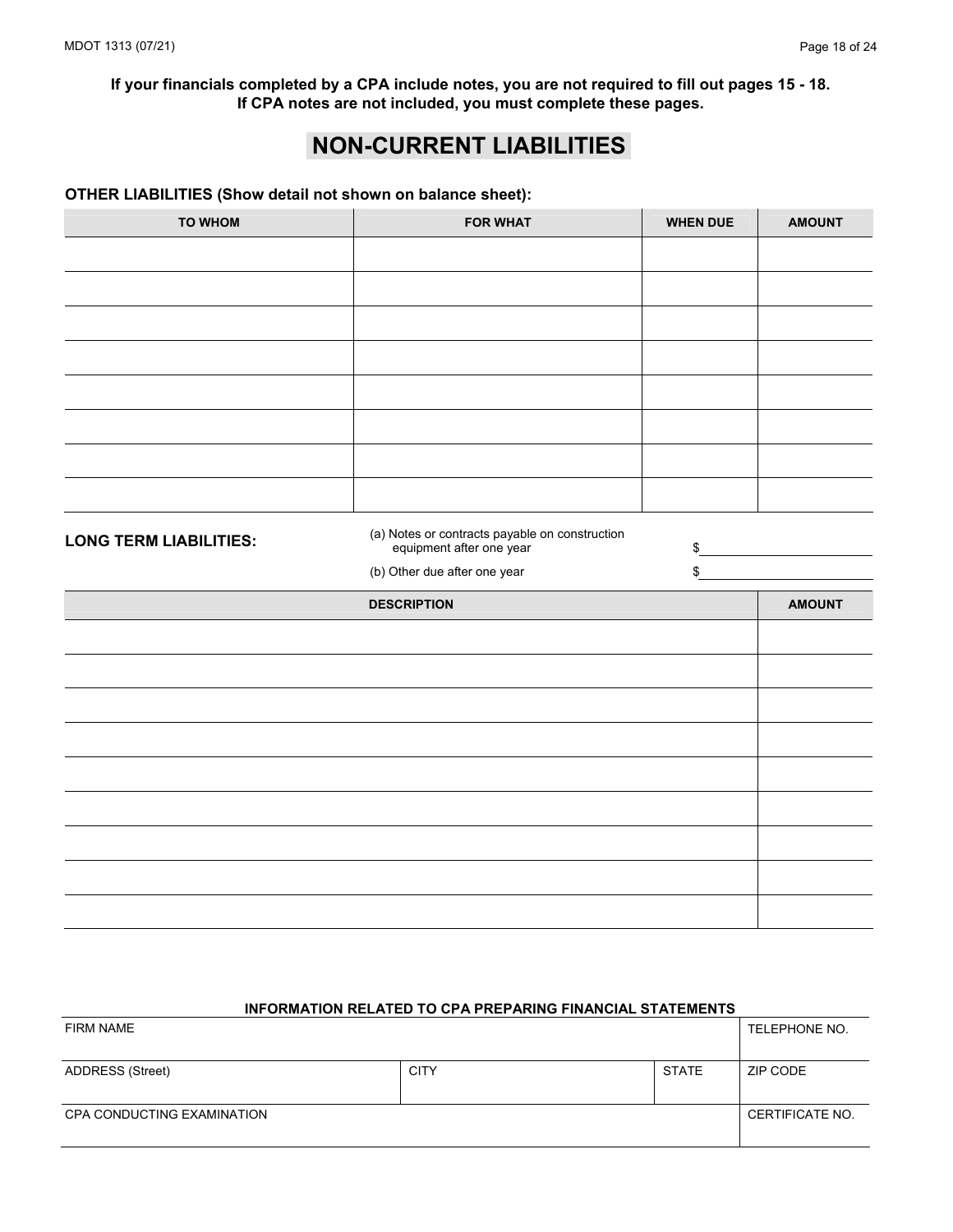### **If submitting a printout of your equipment list, insert after this page.**

Page 19 of 24

LEGAL COMPANY NAME (BIDDER)

#### This information must be filled out completely for your **Application to be processed.**

**NOTE**: All information as listed on this schedule must be given separately for each major item of equipment. This statement is to be a detailed analysis of the net book value of **OWNED** construction and transportation equipment. Do not include leased equipment. It is a basis for determining the value of equipment in<br>considerate with what accuming the action of prespective hidders accordance with rules governing the rating of prospective bidders (see R247.41). List equipment separately by type (i.e., list all graders, then all loaders, then all loaders, then all dump trucks, etc.).

CONSTRUCTION AND TRANSPORTATION EQUIPMENT  $\vert$  NET BOOK VALUE \$

| <b>DESCRIPTION TYPE</b><br><b>AND CAPACITY</b> | <b>SERIAL OR</b><br><b>IDENTIFICATION NO.</b> | <b>DATE</b><br><b>PURCHASED</b> | DEPR.<br><b>METHOD</b> | EST.<br><b>LIFE</b> | <b>PURCHASE</b><br><b>PRICE</b> | <b>PRIOR YEARS'</b><br><b>DEPRECIATION</b> | <b>CURRENT</b><br>YEARS'<br><b>DEPRECIATION</b> | <b>NET BOOK</b><br><b>VALUE</b> |
|------------------------------------------------|-----------------------------------------------|---------------------------------|------------------------|---------------------|---------------------------------|--------------------------------------------|-------------------------------------------------|---------------------------------|
|                                                |                                               |                                 |                        |                     |                                 |                                            |                                                 |                                 |
|                                                |                                               |                                 |                        |                     |                                 |                                            |                                                 |                                 |
|                                                |                                               |                                 |                        |                     |                                 |                                            |                                                 |                                 |
|                                                |                                               |                                 |                        |                     |                                 |                                            |                                                 |                                 |
|                                                |                                               |                                 |                        |                     |                                 |                                            |                                                 |                                 |
|                                                |                                               |                                 |                        |                     |                                 |                                            |                                                 |                                 |
|                                                |                                               |                                 |                        |                     |                                 |                                            |                                                 |                                 |
|                                                |                                               |                                 |                        |                     |                                 |                                            |                                                 |                                 |
|                                                |                                               |                                 |                        |                     |                                 |                                            |                                                 |                                 |
|                                                |                                               |                                 |                        |                     |                                 |                                            |                                                 |                                 |
|                                                |                                               |                                 |                        |                     |                                 |                                            |                                                 |                                 |
|                                                |                                               |                                 |                        |                     |                                 |                                            |                                                 |                                 |
|                                                |                                               |                                 |                        |                     |                                 |                                            |                                                 |                                 |
|                                                |                                               |                                 |                        |                     |                                 |                                            |                                                 |                                 |
|                                                |                                               |                                 |                        |                     |                                 |                                            |                                                 |                                 |
|                                                |                                               |                                 |                        |                     |                                 |                                            |                                                 |                                 |
|                                                |                                               |                                 |                        |                     |                                 |                                            |                                                 |                                 |
|                                                |                                               |                                 |                        |                     |                                 |                                            |                                                 |                                 |
|                                                |                                               |                                 |                        |                     |                                 |                                            |                                                 |                                 |
|                                                |                                               |                                 |                        |                     |                                 |                                            |                                                 |                                 |
|                                                |                                               |                                 |                        |                     |                                 |                                            |                                                 |                                 |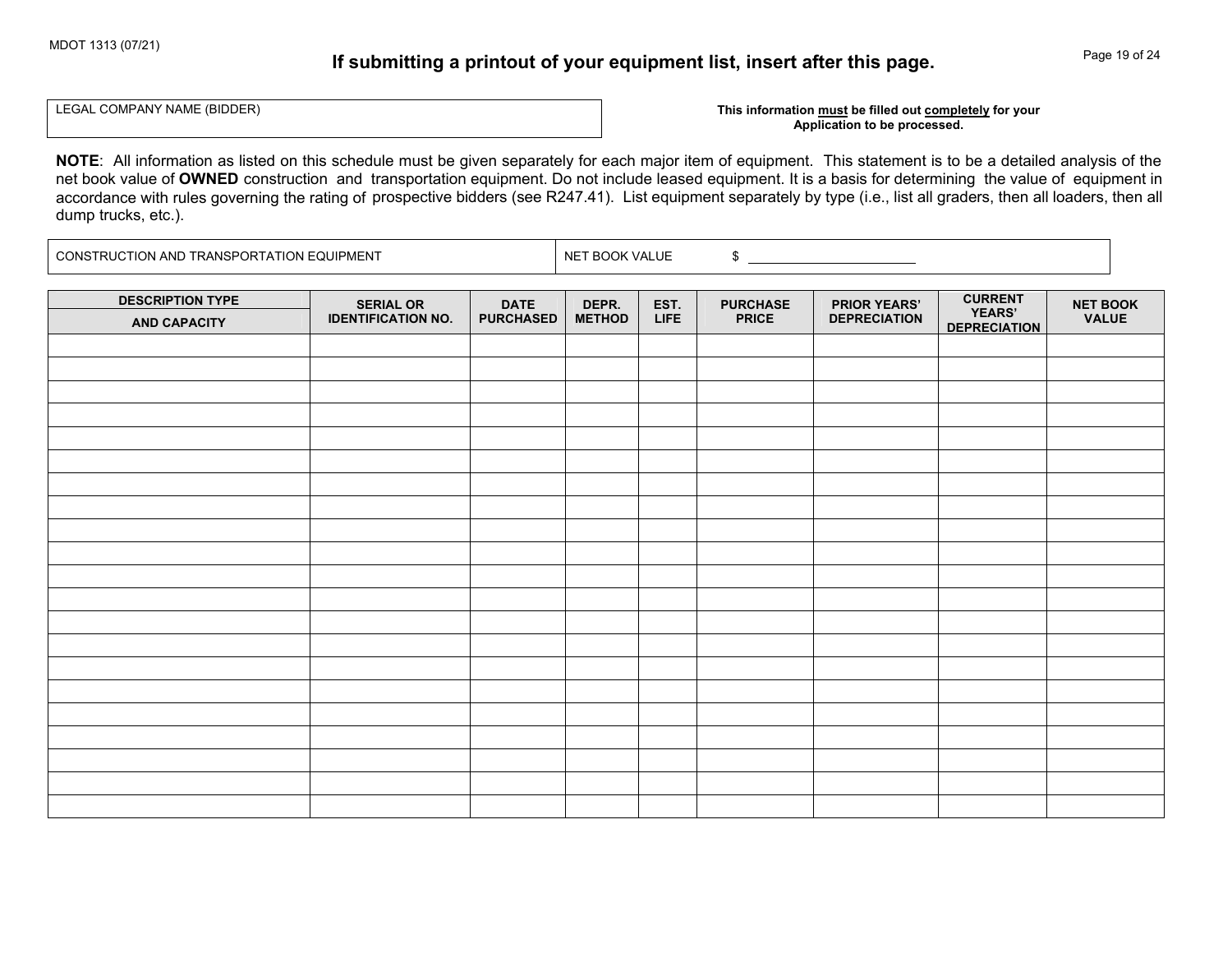| <b>DESCRIPTION TYPE</b>                                                     | <b>SERIAL OR</b>                     | <b>DATE</b>      | DEPR.                | EST.        | <b>PURCHASE</b> | <b>PRIOR YEARS'</b> | <b>CURRENT<br/>YEARS'</b> | <b>NET BOOK</b> |
|-----------------------------------------------------------------------------|--------------------------------------|------------------|----------------------|-------------|-----------------|---------------------|---------------------------|-----------------|
| <b>AND CAPACITY</b>                                                         | <b>IDENTIFICATION NO.</b>            | <b>PURCHASED</b> | <b>METHOD</b>        | <b>LIFE</b> | <b>PRICE</b>    | <b>DEPRECIATION</b> | <b>DEPRECIATION</b>       | <b>VALUE</b>    |
|                                                                             |                                      |                  |                      |             |                 |                     |                           |                 |
|                                                                             |                                      |                  |                      |             |                 |                     |                           |                 |
|                                                                             |                                      |                  |                      |             |                 |                     |                           |                 |
|                                                                             |                                      |                  |                      |             |                 |                     |                           |                 |
|                                                                             |                                      |                  |                      |             |                 |                     |                           |                 |
|                                                                             |                                      |                  |                      |             |                 |                     |                           |                 |
|                                                                             |                                      |                  |                      |             |                 |                     |                           |                 |
|                                                                             |                                      |                  |                      |             |                 |                     |                           |                 |
|                                                                             |                                      |                  |                      |             |                 |                     |                           |                 |
|                                                                             |                                      |                  |                      |             |                 |                     |                           |                 |
|                                                                             |                                      |                  |                      |             |                 |                     |                           |                 |
|                                                                             |                                      |                  |                      |             |                 |                     |                           |                 |
|                                                                             |                                      |                  |                      |             |                 |                     |                           |                 |
|                                                                             |                                      |                  |                      |             |                 |                     |                           |                 |
|                                                                             |                                      |                  |                      |             |                 |                     |                           |                 |
|                                                                             |                                      |                  |                      |             |                 |                     |                           |                 |
|                                                                             |                                      |                  |                      |             |                 |                     |                           |                 |
|                                                                             |                                      |                  |                      |             |                 |                     |                           |                 |
|                                                                             |                                      |                  |                      |             |                 |                     |                           |                 |
|                                                                             |                                      |                  |                      |             |                 |                     |                           |                 |
|                                                                             |                                      |                  |                      |             |                 |                     |                           |                 |
|                                                                             |                                      |                  |                      |             |                 |                     |                           |                 |
|                                                                             |                                      |                  |                      |             |                 |                     |                           |                 |
|                                                                             |                                      |                  |                      |             |                 |                     |                           |                 |
|                                                                             |                                      |                  |                      |             |                 |                     |                           |                 |
|                                                                             |                                      |                  |                      |             |                 |                     |                           |                 |
|                                                                             |                                      |                  |                      |             |                 |                     |                           |                 |
| Are there any liens against the above?<br>If yes, what is the total amount? | $\Box$ No<br>$\sqrt{\frac{1}{}}$ Yes |                  | TOTALS $\rightarrow$ |             |                 |                     |                           |                 |

CONSTRUCTION AND TRANSPORTATION EQUIPMENT NET BOOK VALUE \$

MDOT 1313 (07/21)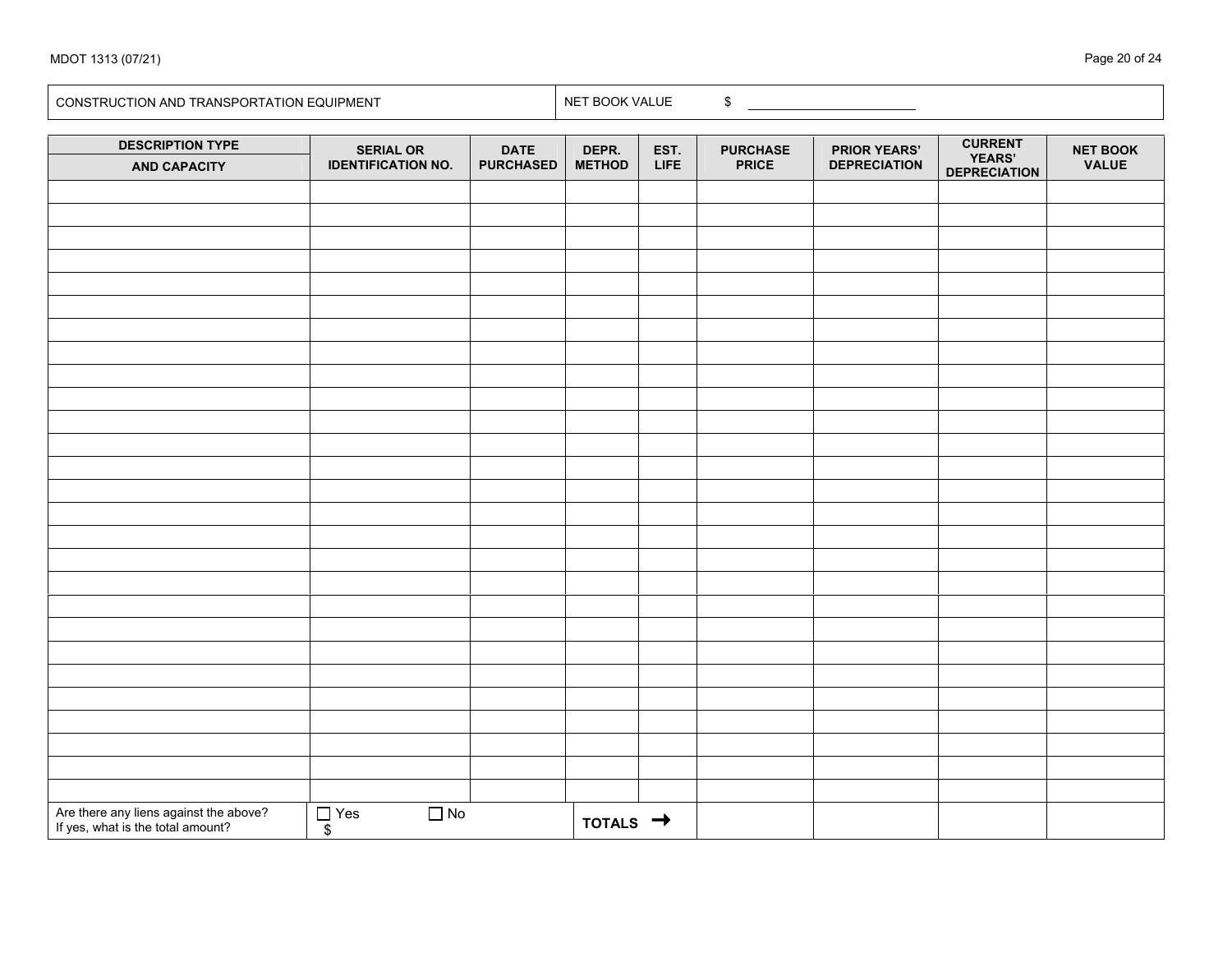#### **IF AN INDIVIDUAL PROPRIETORSHIP, ANSWER THIS:**

NAME OF INDIVIDUAL

| ASSUMED NAME (If Applicable) |               |             |                      |              |          |
|------------------------------|---------------|-------------|----------------------|--------------|----------|
| <b>BUSINESS ADDRESS</b>      | <b>STREET</b> | <b>CITY</b> |                      | <b>STATE</b> | ZIP CODE |
| <b>RESIDENT ADDRESS</b>      | <b>STREET</b> | <b>CITY</b> |                      | <b>STATE</b> | ZIP CODE |
| <b>REGISTERED IN:</b>        |               | County      | FEDERAL EMPLOYER NO. |              |          |

#### **IF A CORPORATION, ANSWER THIS:**

LEGAL CORPORATE NAME

| REGISTERED OFFICE ADDRESS | <b>STREET</b>             | <b>CITY</b> |                        | <b>STATE</b> | ZIP CODE |
|---------------------------|---------------------------|-------------|------------------------|--------------|----------|
| FEDERAL EMPLOYER NO.      | <b>INCORPORATION DATE</b> |             | STATE OF INCORPORATION |              |          |
| <b>NAME</b>               | <b>RESIDENT ADDRESS</b>   |             |                        |              |          |
| <b>RESIDENT AGENT</b>     |                           |             |                        |              |          |
| <b>PRESIDENT</b>          |                           |             |                        |              |          |
| <b>VICE-PRESIDENT</b>     |                           |             |                        |              |          |
| <b>SECRETARY</b>          |                           |             |                        |              |          |
| <b>TREASURER</b>          |                           |             |                        |              |          |

#### **IF A PARTNERSHIP OR LIMITED LIABILITY COMPANY, ANSWER THIS:**

LEGAL PARTNERSHIP OR LLC NAME

| REGISTERED OFFICE ADDRESS       | <b>STREET</b>           | <b>CITY</b> |                                         | <b>STATE</b> | ZIP CODE                  |
|---------------------------------|-------------------------|-------------|-----------------------------------------|--------------|---------------------------|
| FEDERAL EMPLOYER NO.            | DATE OF ORGANIZATION    |             | <b>PARTNERSHIP IS</b><br>$\Box$ General |              | Limited<br>$\mathbb{R}^n$ |
| <b>NAME OF PARTNERS/MEMBERS</b> | <b>RESIDENT ADDRESS</b> |             |                                         |              |                           |
|                                 |                         |             |                                         |              |                           |
|                                 |                         |             |                                         |              |                           |
|                                 |                         |             |                                         |              |                           |
|                                 |                         |             |                                         |              |                           |
|                                 |                         |             |                                         |              |                           |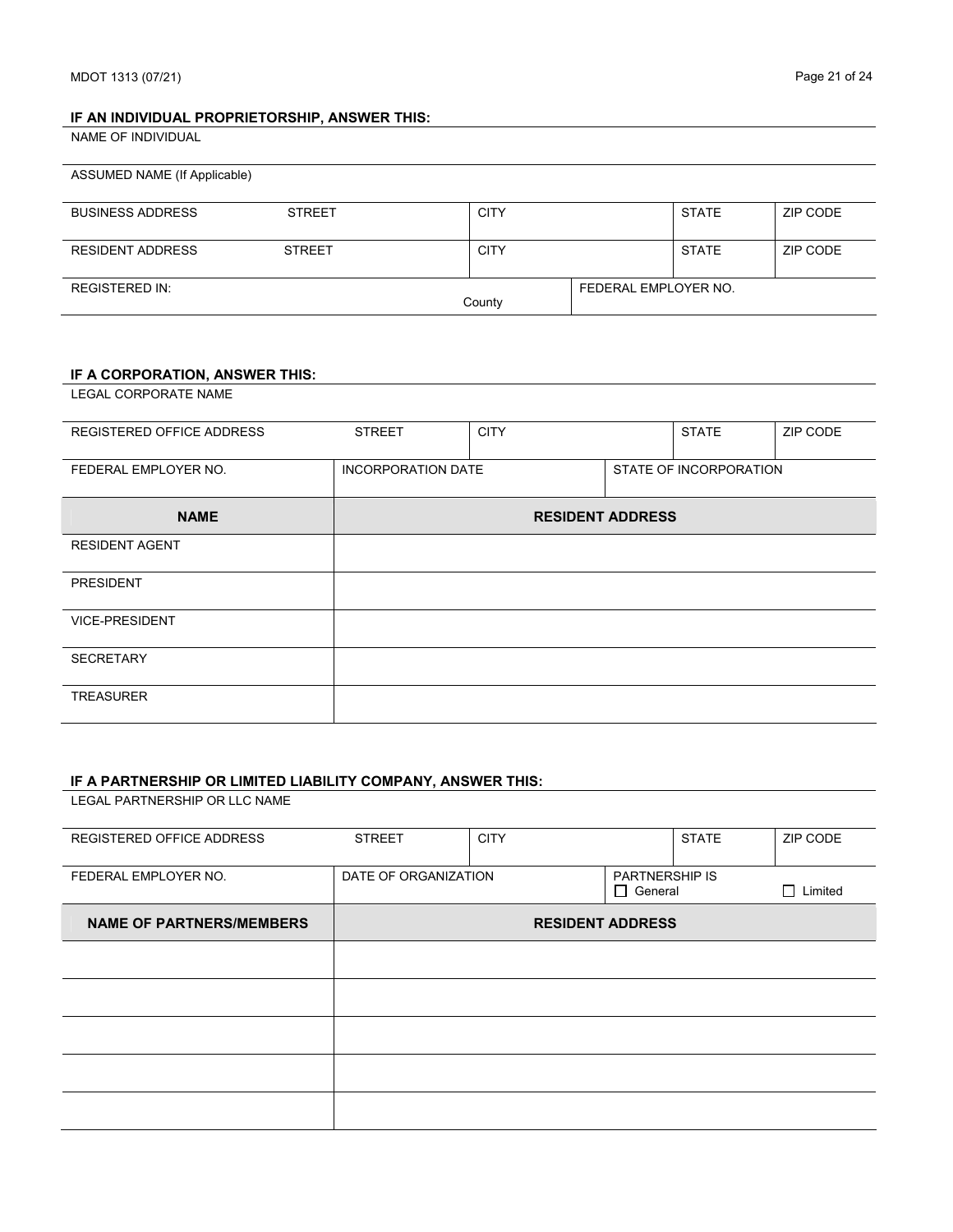### **PERSONS AUTHORIZED TO EXECUTE CONTRACTS**

**All partners must sign contracts, unless a power of attorney modifying this is supplied. In case of a corporation, only those signatures listed below will be accepted.** 

**The following persons are duly authorized to execute contracts and related documents on behalf of:** 

LEGAL COMPANY NAME (BIDDER)

#### **NOTE: In addition, CORPORATIONS shall complete the Certificate of Secretary listing those persons authorized to execute contracts.**

| <b>NAME</b><br>(Printed or typed, must match authorized<br>signature exactly) | <b>AUTHORIZED SIGNATURE</b> | <b>DATE</b> |
|-------------------------------------------------------------------------------|-----------------------------|-------------|
|                                                                               |                             |             |
|                                                                               |                             |             |
|                                                                               |                             |             |
|                                                                               |                             |             |
|                                                                               |                             |             |
|                                                                               |                             |             |
|                                                                               |                             |             |
|                                                                               |                             |             |
|                                                                               |                             |             |
|                                                                               |                             |             |
|                                                                               |                             |             |

### **EQUAL EMPLOYMENT OPPORTUNITY/EQUAL ACCESS PROGRAM**

**The bidder named below has initiated and intends to continue an equal employment opportunity policy designed to eliminate any discrimination in employment because of religion, race, color, national origin, age, sex, marital status, physical or mental handicap, weight or arrest record.** 

**The bidder named below will not discriminate in providing its programs or services to the public because of religion, race, color, national origin, age, sex, marital status or physical or mental handicap. The bidder will also provide reasonable accommodation to the needs of individuals with disabilities consistent with state and federal law.** 

LEGAL COMPANY NAME (BIDDER)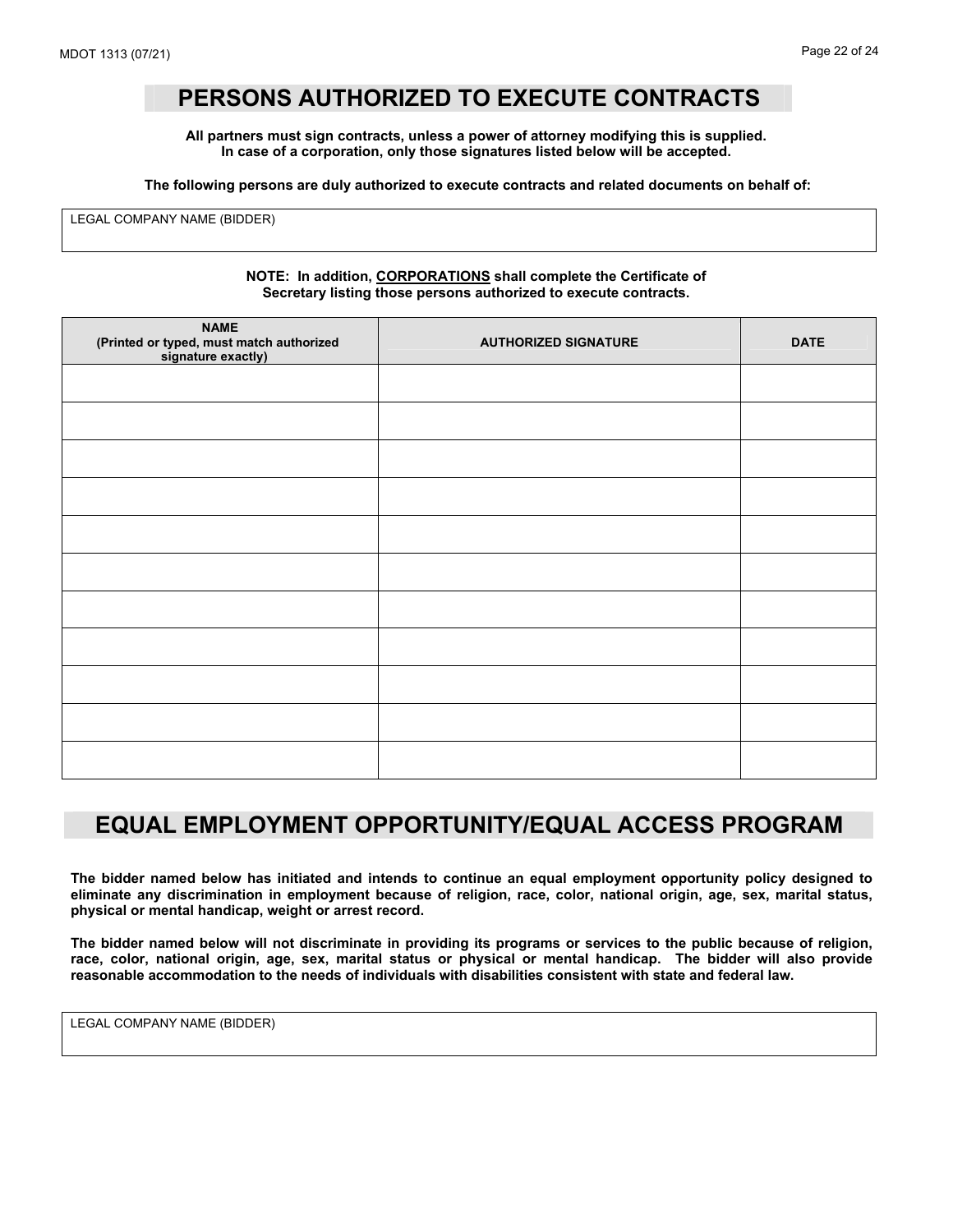### **CERTIFICATE OF SECRETARY**

(Corporations only)

The undersigned, being the duly elected secretary of  $\blacksquare$ corporation, hereby certifies that the following resolution was duly adopted by the Board of Directors of said corporation at a meeting on \_\_\_\_\_\_\_\_\_\_\_\_\_and that this resolution is in full force and effect:

"RESOLVED, That the following listed person are hereby authorized to execute, on behalf of any and all contracts with the State of Michigan or other governmental entity."

**NOTE: The names typed or printed below must exactly match the names on page 22. Titles and signatures are not required on this page.** 

| SIGNATURE OF SECRETARY | <b>DATE</b> |
|------------------------|-------------|
|                        |             |